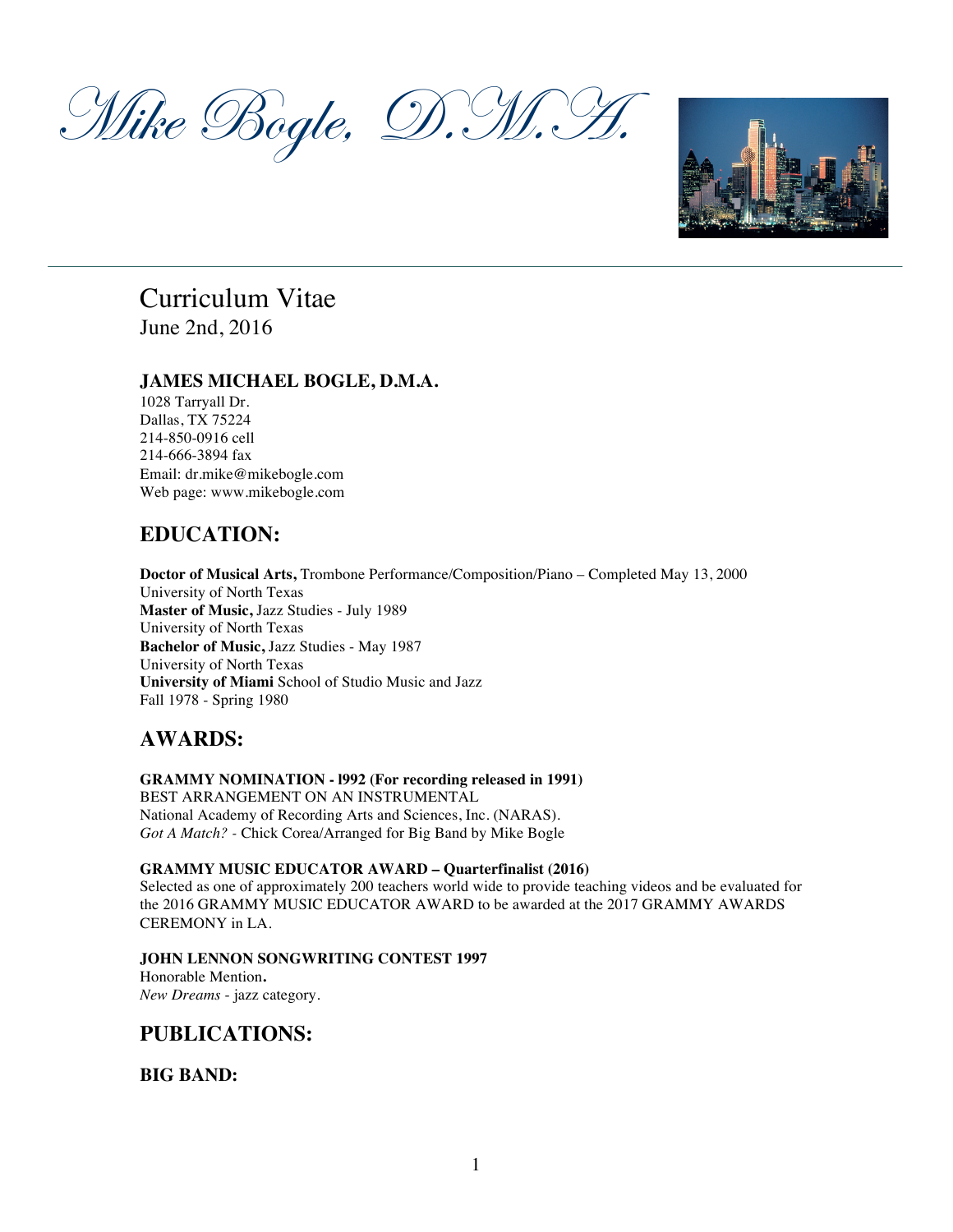*Got A Match?* **-** Chick Corea/arr. Mike Bogle. Original jazz big band arrangement recorded on Lab '89 CD, One O'clock Lab Band - University of North Texas (UNT). This arrangement received a **Grammy Nomination** - BEST ARRANGEMENT ON AN INSTRUMENTAL, 1991/92 from the National Association of Recording Arts and Sciences (NARAS). Published 1997 by University of Northern Colorado Jazz Press, Greeley, CO.

*Sometimes I Feel Like A Motherless Child* **(vocal ensemble with big band) –** Adaptation/arrangement of the traditional spiritual. Commissioned September 2008 by Augsburg College Jazz Ensemble (Minneapolis), Dr. Bob Stacke, director.

*Dream Enough* **(Alt. title** *Time To Be A Friend***--vocal soloist w/ big band)** *–* Original Big Band composition/arrangement with original lyrics. Published January 2004 by University of Northern Colorado Jazz Press, Greeley, CO.

*That Thing On Four –* Original Big Band arrangement. Written for the UTA Jazz Band II, Dr. Mike Bogle, director. Published Fall 2002 by University of Northern Colorado Jazz Press, Greeley, CO.

*Dream Enough* **(Alt. title** *Time To Be A Friend* **--instrumental)** *–* Original Big Band composition/arrangement. Commissioned by the University of Texas at Arlington Jazz Orchestra, Bill Snodgrass, director. Published Fall 2002 by University of Northern Colorado Jazz Press, Greeley, CO.

*Salsa Dreams –* Original Big Band composition/arrangement. Commissioned by the UTA Jazz Orchestra for the UTA Music Department Bass Hall Concert, November 16, 1998. Published 1998 by University of Northern Colorado Jazz Press, Greeley, CO.

*Cooper Street Funk -* Original Big Band composition/arrangement. Published 1998 by University of Northern Colorado Jazz Press, Greeley, CO.

*Voyager's Dream* - Original Big Band composition/arrangement. Published 1997 by University of Northern Colorado Jazz Press, Greeley, CO.

*Montreux Sunset -* Written in 1995 to commemorate the summer 1995 goodwill tour of the UTA Jazz Orchestra to the Montreux Jazz Festival, Montreux, Switzerland. Published 1997 by University of Northern Colorado Jazz Press, Greeley, CO.

*Sierra Nevada* **(Mambo for Mr. B) -** Original Jazz Big Band Composition Recorded on Lab '94 (UNT One O'Clock Lab Band) Commissioned by the Weatherford College Jazz Band, Weatherford, TX Spring 1994. Published 1997 by University of Northern Colorado Jazz Press, Greeley, CO.

## **VOCAL JAZZ:**

*Mr. Sunshine -* Original Vocal Jazz composition/arrangement*.* Published 2004 by University of Northern Colorado Jazz Press, Greeley, CO.

*New Dreams -* Original Vocal Jazz composition/arrangement*.* Published 1998 by University of Northern Colorado Jazz Press, Greeley, CO.

## **WIND ENSEMBLE:**

*Montreux Sunset* **–** Original composition for wind ensemble by Mike Bogle. Commissioned in 2005 by the Lindley Middle School Band in Cobb County Georgia, Erik Minkkinen and James Smart Directors.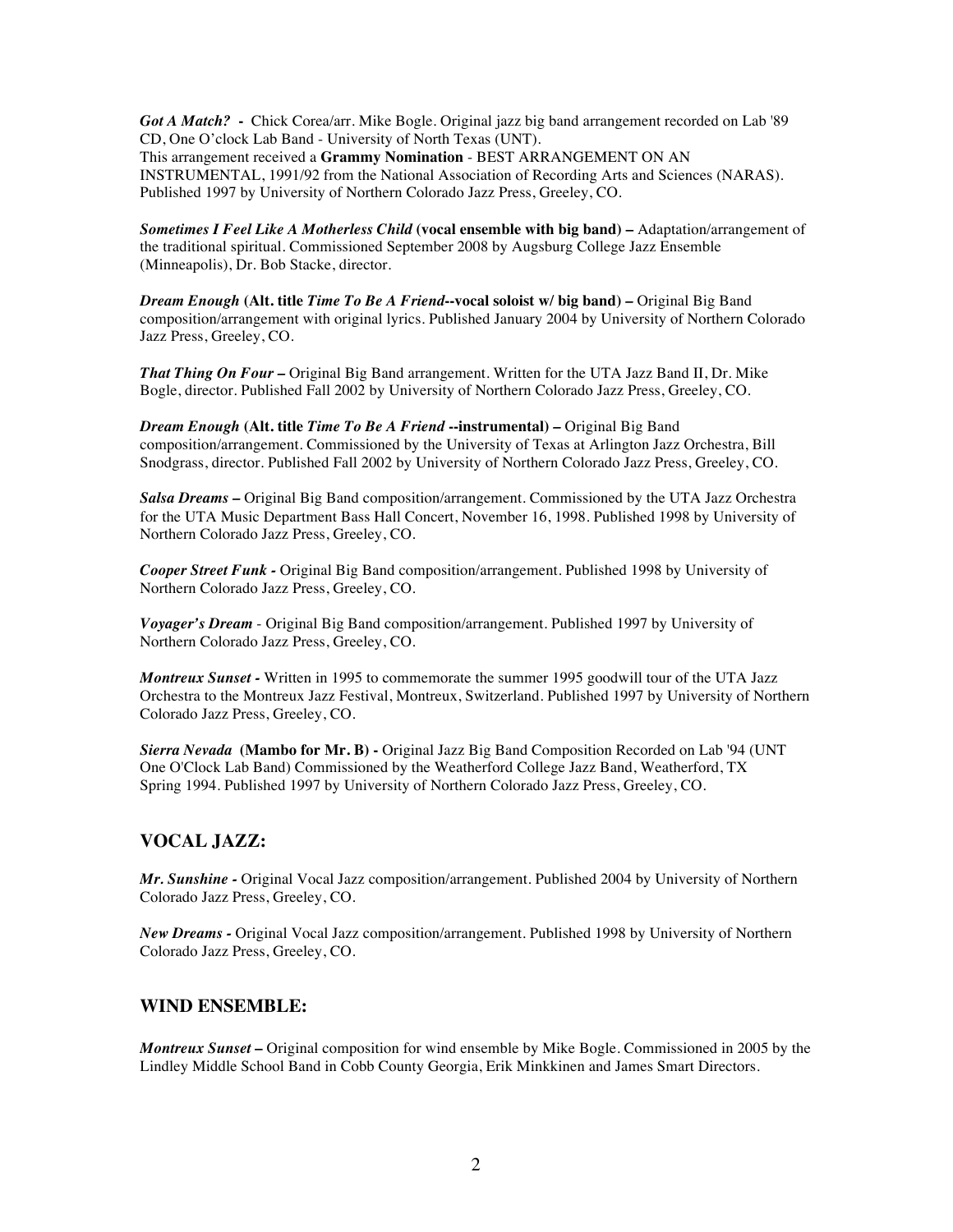*Allen Wrench -* Original composition for wind ensemble by Mike Bogle and George Chave. Commissioned in 1996 by the Bowie High School Wind Ensemble, Brian Lamb, conductor, in honor of the distinguished career of Carol E. Allen, on the occasion of her retirement from teaching. Collaborative project with UTA Composition Associate Professor, Dr. George Chave.

## **TROMBONE ENSEMBLE:**

*Weekend At Yale* – comp./arr. By Mike Bogle for trombone soloist, five trombones, piano, bass, drums, guitar. This piece is dedicated to Professor John Swallow (ret.) of Yale University, for his invaluable assistance with my UNT dissertation (Gunther Schuller and John Swallow: Collaboration, Composition, and Performance Practice in *Eine Kleine Posaunenmusik*) in 1999/2000. Published Fall 2002 by University of Northern Colorado Jazz Press, Greeley, CO.

## **ARTICLES PUBLISHED:**

**Feature Article –** *Black Belt in Jazz* (Jazz Repertoire - 1,812 words). *Jazz Improv* Magazine, an internationally distributed quarterly publication with CD. Vol. 4, Number 3. Spring 2004, p.156.

**Feature Article –** *Big Band Arranging* (2,757 words with 2 musical examples). *Jazz Improv* Magazine, an internationally distributed quarterly publication with CD. Vol. 4, Number 3. Spring 2004, p. 162.

**Feature Article -** *The Mystic Chord: Flavors of Jazz* (2,047 words, plus 17 musical examples, including one complete jazz composition). *Jazz Improv* Magazine, an internationally distributed quarterly publication with CD. Vol. 4, Number 2. Summer 2003.

**Feature Article -** *Manners for Musicians: Gig Protocol, Ethics, and Guidelines for the Working Jazz Artist* (2,523 words)*. Jazz Improv* Magazine, an internationally distributed quarterly publication with CD. Vol. 4, Number 2. Summer 2003.

**Feature Article - "Gunther Schuller and John Swallow: Collaboration, Composition, and Performance Practice in** *Eine Kleine Posaunenmusik"* International Trombone Association Journal Summer 2000

**Feature Article - "The Latin Trombonist Part II"** International Trombone Association Journal Summer 1998

**Feature Article - "The Latin Trombonist Part I"** International Trombone Association Journal Spring 1998

**Feature Article - "***Slide Hampton***"** International Trombone Association Journal Winter 1990.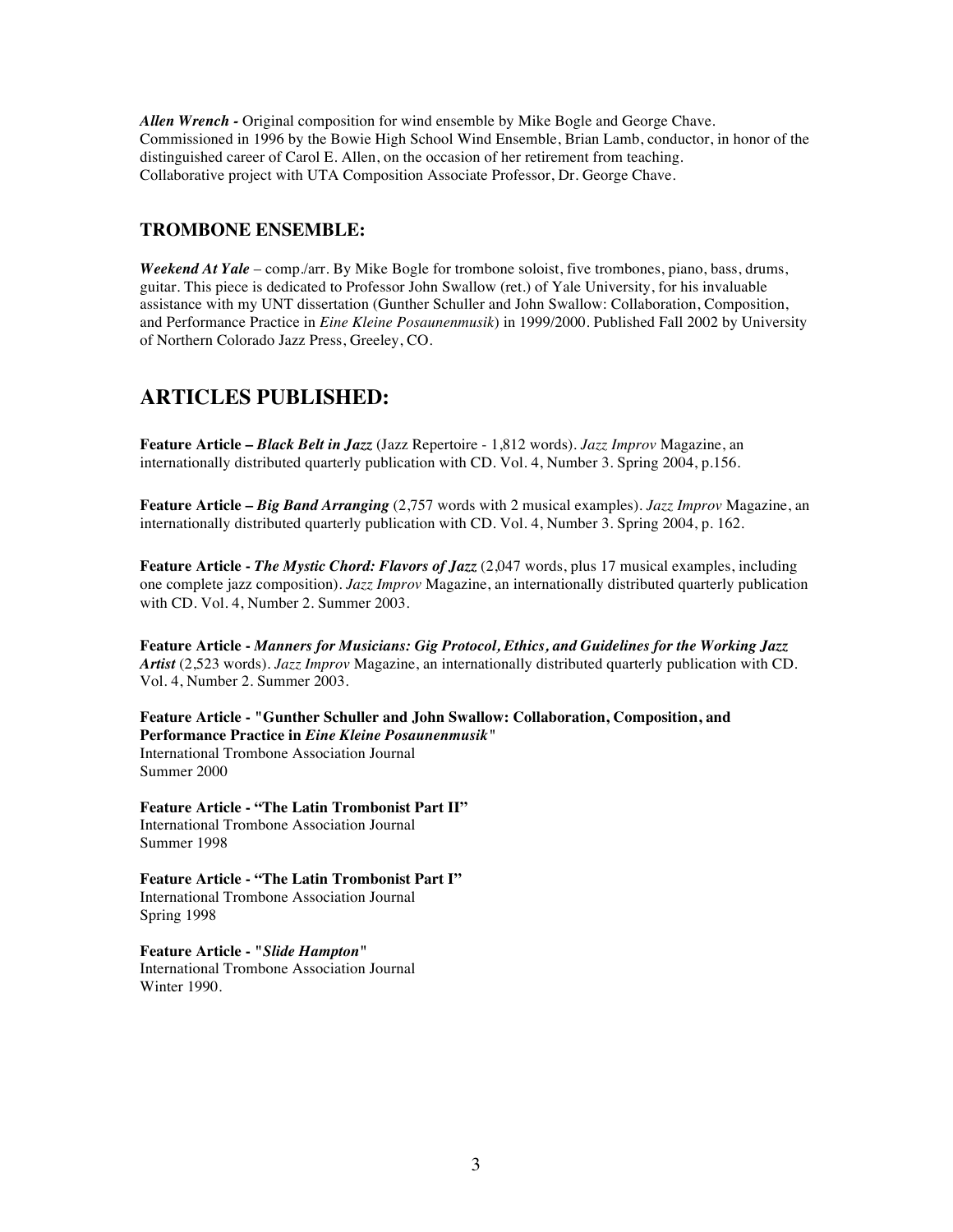## **LECTURES/RECITALS/PERFORMANCE:**

#### **2016 Ft. Worth Main Street Arts Festival**

Mike Bogle Trio April  $15^{th}$ , 2016

## **2016 Dallas Jazz Piano Society**

Sammons Center for the Arts "Tribute to the Music of George Gershwin" January 14<sup>th</sup>, 2016

### **2015 Sammons Center for the Arts – Cabaret Series**

Mike Bogle, piano/vocal; Lou Harlas, bass Date Night: The Music of Frank Sinatra, Tony Bennett, Harry Connick Jr., and others. December  $17<sup>th</sup>$ , 2015

### **2015 Cedar Valley College – Classical Faculty Recital**

Performed Dave Brubeck's "*Rhapsody In Blue*" for solo piano September 23rd, 2015

## **2015 Cedar Valley College – Commercial Faculty Recital**

Performed as piano soloist and performed original arrangements/compositions (*Down Home*, by Mike Bogle) October  $1<sup>st</sup>$ , 2014

## **2014 Cedar Valley College – Classical Faculty Recital**

Performed Dave Brubeck's "Blue Rondo Ala Turk" for solo piano September  $24<sup>th</sup>$ ,  $2014$ 

## **2014 Cedar Valley College – Commercial Faculty Recital**

Performed as piano soloist and performed original arrangements/compositions (Voyager's Dream) October 1st, 2014

## **2014 Stoney's Wine Lounge, Dallas (Lakewood)**

**Mike Bogle Trio (Mike Bogle, piano/vocal; Lou Harlas, bass' Steve Barnes, drums)** Performed solo (piano/vocal) and as accompanist for all performers November  $28<sup>th</sup>$ , 2014

## **2014 Kitchen Café, Dallas, TX A Night of Divas (Female Singers: Classical, Jazz, Music Theatre, Pop, R&B)** Performed solo (piano/vocal) and as accompanist for all performers July  $5<sup>th</sup>$ , 2014

**2014 Kitchen Café, Dallas, TX A Night of Divos (Male Singers: Classical, Jazz, Music Theatre, Pop, R&B)** Performed solo (piano/vocal) and as accompanist for all performers October  $17<sup>th</sup>$ , 2014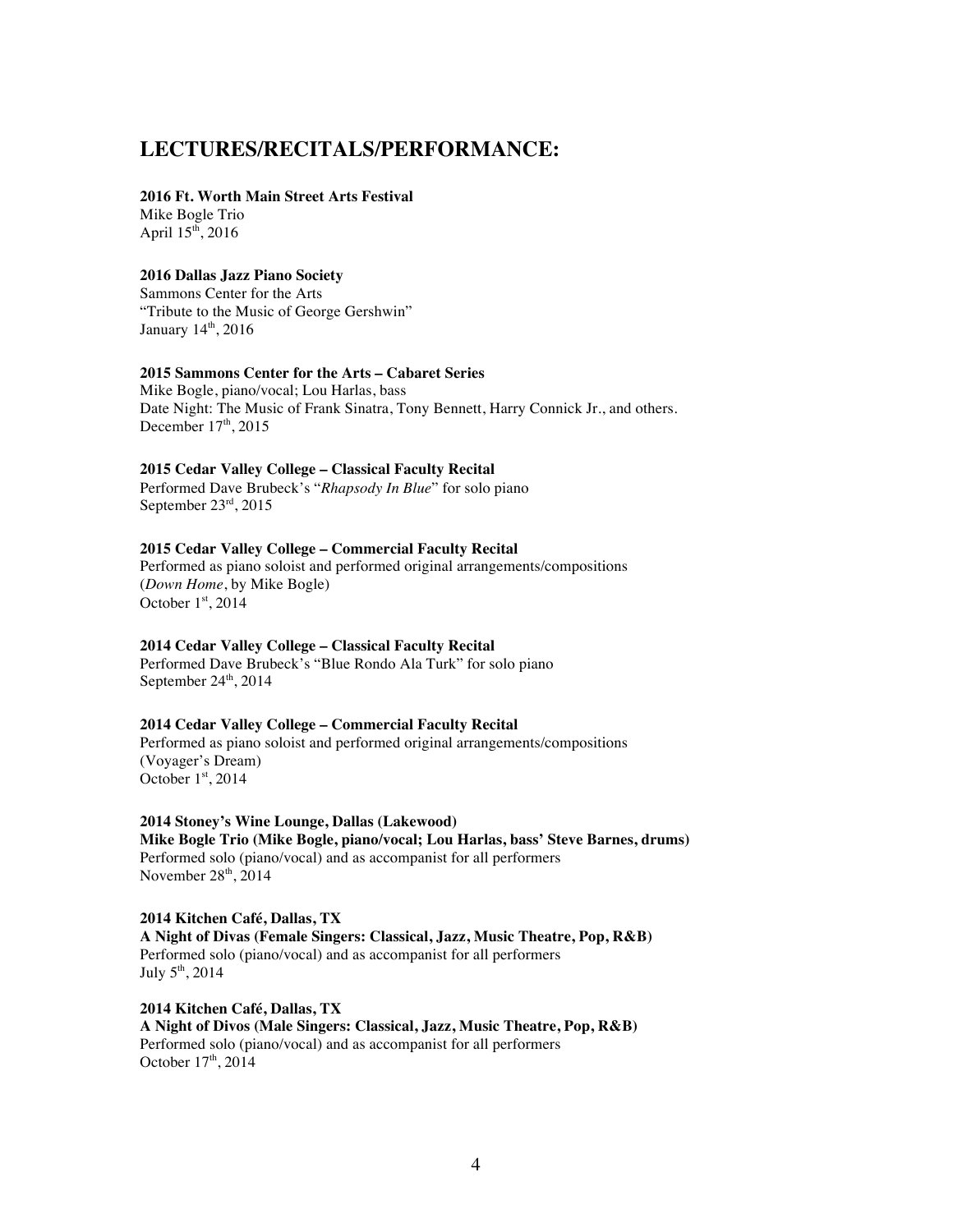#### **2011 Collin College Commercial Music Dept.**

Lecture on Grammy Awards Entry Process "How To Win A Grammy" September 26th, 2011, 7PM. Juan Chris Moreno, presiding.

#### **2011 Collin College Commercial Music Dept.**

Lecture on Commercial Composition/Arranging and Digital Music Production. February 21<sup>st</sup>, 2011, 7PM. Juan Chris Moreno, presiding.

#### **2009 SPARK FEST – University of Minnesota**

Presentation/performance of original piece entitled "Headway" – a multi-media, electronic, electroacoustic collaboration between Mike Bogle and Leah Farrar (film producer, electronics specialist). February 20<sup>th</sup>, 2009, Bedlam Theatre, Minneapolis, MN.

#### **2008 SPARK FEST – University of Minnesota**

Presentation/performance of original piece entitled "To Bring Them Back" – a multi-media, electronic, electro-acoustic collaboration between Mike Bogle and Leah Farrar (film producer, electronics specialist). February  $27<sup>th</sup>$ , 2008.

#### **2007 International Association of Jazz Educators (IAJE) International Conference**

Multi-Media Lecture Demonstration: *Music for Multi-Media and Film: Integrating Live Performance, iMovie, iTunes, iDVD, Garage Band, PowerPoint, Logic, Finale, and Quicktime to Create Multi-Media Projects and Movie Scores.* January 10-13, 2007; New York Hilton Hotel, 1335 Avenue of the Americas, NY, NY.

#### **2006 Minnesota Music Educators Conference (Minneapolis)**

Multi-Media Lecture Demonstration: *Introduction to Music for Multi-Media and Film: Integrating Apple's Soundtrack, iMovie, iTunes, iDVD, Garage Band, PowerPoint, Logic and Quicktime to Create Multi-Media Projects and Movie Scores.* February 17th, 2006, Minneapolis, MN - Convention Center.

#### **2006 Illinois Music Educators Conference (Peoria)**

Multi-Media Lecture Demonstration: *Introduction to Music for Multi-Media and Film: Integrating Apple's Soundtrack, iMovie, iTunes, iDVD, Garage Band, PowerPoint, Logic and Quicktime to Create Multi-Media Projects and Movie Scores.* January 27th, 2006, Peoria Illinois - Convention Center.

#### **2005 International Association of Jazz Educators (IAJE) International Conference**

Multi-Media Lecture Demonstration: *Using Apple Software to Create Film Scores***:** *Integrating Digital Performer with Apple's Soundtrack, iMovie, iTunes, iDVD, Garage Band, PowerPoint, and Quicktime to Create Multi-Media Projects and Movie Scores.* January 5-8, 2005; Longbeach Convention and Entertainment Center and the Hyatt Regency Hotel, Longbeach, CA.

#### **2004 Hawaii International Conference on Arts and Humanities**

Multi-media paper presentation: *The Mystic Chord: Flavors of Jazz*. (Included songwriting workshop and piano/vocal solo performance of four original songs by Mike Bogle: *Eternal Family, Giant Raisin Waltz, Time To Be A Friend, and Assistant Professor Blues*) January 12, 2004 Renaissance Ilikai Hotel, Pacific Ballroom, Salon C. Honolulu, HI.

#### **2004 Hawaii International Conference on Arts and Humanities**

 Multi-media paper presentation: *Manners for Musicians*: *Gig Protocol, Ethics, and Guidelines for the Working Jazz Artist* (Included trombone solo performance of *You've Changed* by Carl Fischer) January 10, 2004 Renaissance Ilikai Hotel, Eha Room. Honolulu, HI.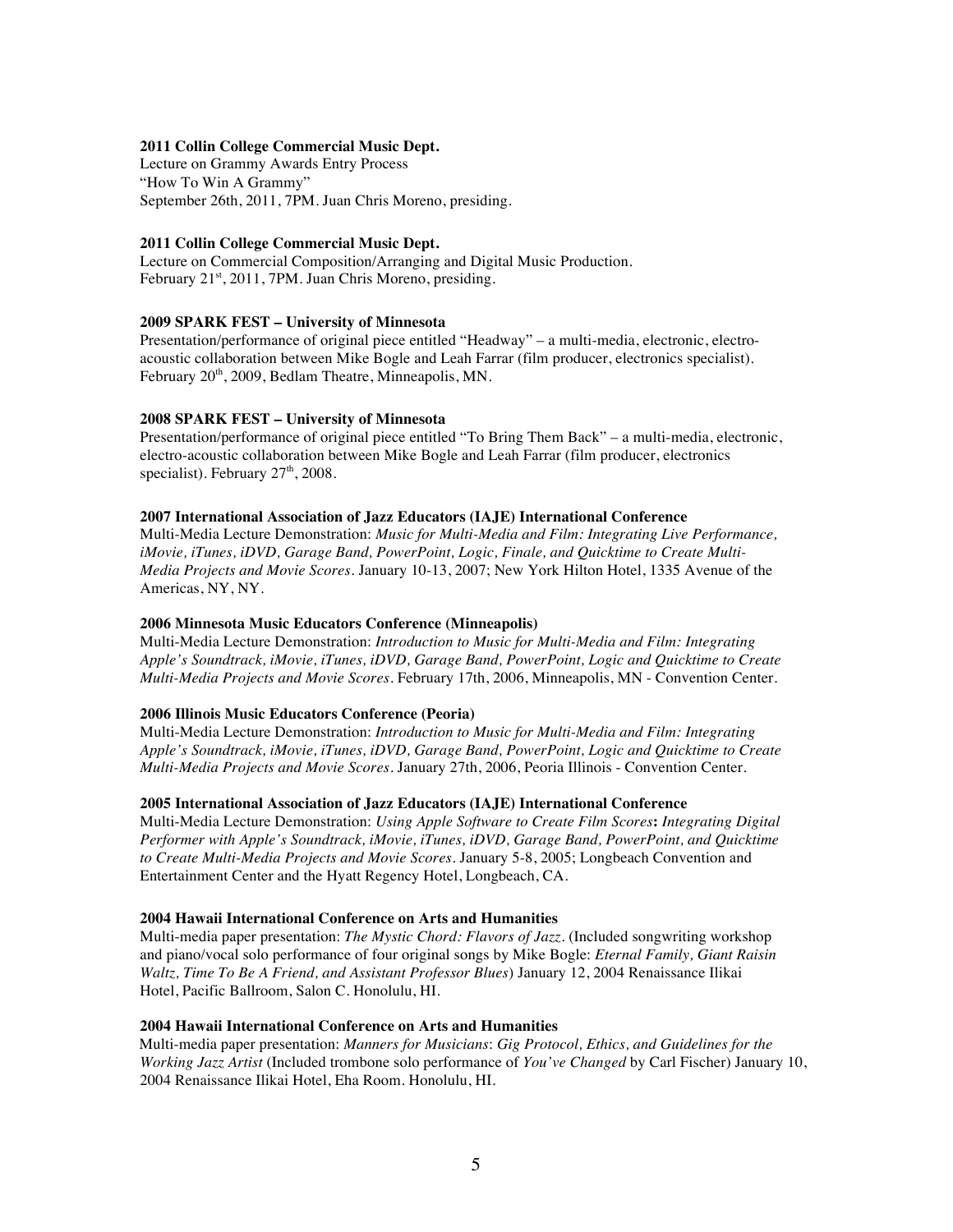## **2003 Hawaii International Conference on Arts and Humanities**

Multi-media paper presentation: *Gunther Schuller and John Swallow: Collaboration, Composition, and Performance Practice in Eine Kleine Posaunenmusik*. January 12, 2003 Sheraton Waikiki Hotel, Waialua Room. Honolulu, HI.

#### **2003 International Association of Jazz Educators International Conference**

Presided over two Music Technology Workshops: *Digital 101* (Live streaming audio and MP3's) and *Multimedia for the Jazz Educator.* January 9-10, 2003 Toronto, Canada.

**2002 Layland Museum Songwriting Workshop** Presented three workshops throughout the day to high school band and choir students (9 and 10AM—Over 200 students in attendance) and to community music teachers and younger students (8PM—20 people in attendance). Sponsored by the Layland Museum of Cleburne and Cleburne High School. November 21<sup>st</sup>, 2002 Cleburne, TX.

#### **2000 Texas Bandmasters Association Summer Conference**

Lecture/Demonstration Title: "Vehicles for Improvisation." Introduced three new texts for jazz educators and stressed the importance of having good vehicles for improvisation. Texts Introduced: *Dr. Mike's Fakebook*, *Jazz Theory Workbook*, and *The Mystic Chord (Flavors of Jazz).* San Antonio Convention Center, July, 2000. - 130 band directors in attendance.

**Multi-Media Lecture/Recital - University of Texas at Arlington -** "Gunther Schuller and John Swallow: Collaboration, Composition, and Performance Practice in *Eine Kleine Posaunenmusik."* April, 2000 - Included complete performance of *Eine Kleine Posaunenmusik* (5-movement trombone concerto) with piano accompaniment, plus multi-media lecture.

**Multi-Media Lecture/Recital - Eastern Trombone Workshop -** "Gunther Schuller and John Swallow: Collaboration, Composition, and Performance Practice in *Eine Kleine Posaunenmusik."* United States Army Base at Arlington, VA (Washington, DC) - Hosted by the US Army Band. March, 2000 - Included complete performance of *Eine Kleine Posaunenmusik* (5-movement trombone concerto) with piano accompaniment, plus multi-media lecture.

**DMA Multi-Media Lecture/Recital - University of North Texas -** "Gunther Schuller and John Swallow: Collaboration, Composition, and Performance Practice in *Eine Kleine Posaunenmusik."* March, 2000 - Included complete performance of *Eine Kleine Posaunenmusik* (5-movement trombone concerto)with piano accompaniment, plus multi-media lecture. Presented, in conjunction with the dissertation document, as the last of four recitals for the DMA degree at UNT.

**Lecture/Demonstration - University of Miami, Coral Gables, FL** - Presented a clinic entitled "Increasing Improvisational Effectiveness Through Quoting" and performed my original composition "Montreux Sunset" with the Jazz Band III, Alan Hood, instructor, April 23rd, 1998.

**Lecture/Demonstration - University of Northern Florida, Jacksonville, FL** - Presented a clinic entitled "Increasing Improvisational Effectiveness Through Quoting" and performed for the jazz improvisation and jazz arranging classes at UNF. Dr. Mark Dickman, coordinator, April 22nd, 1998.

## **DOWNBEAT STUDENT MUSIC AWARDS:**

**Downbeat Magazine Student Music Awards 2000** - Best Engineered Studio Recording Brian Hayworth, UTA student engineer Mike Bogle, faculty advisor

**Downbeat Magazine Student Music Awards 1997, 1998** - Outstanding Blues, Pop, Rock Group (two years running) - UTA Jazz Quintet Mike Bogle, faculty advisor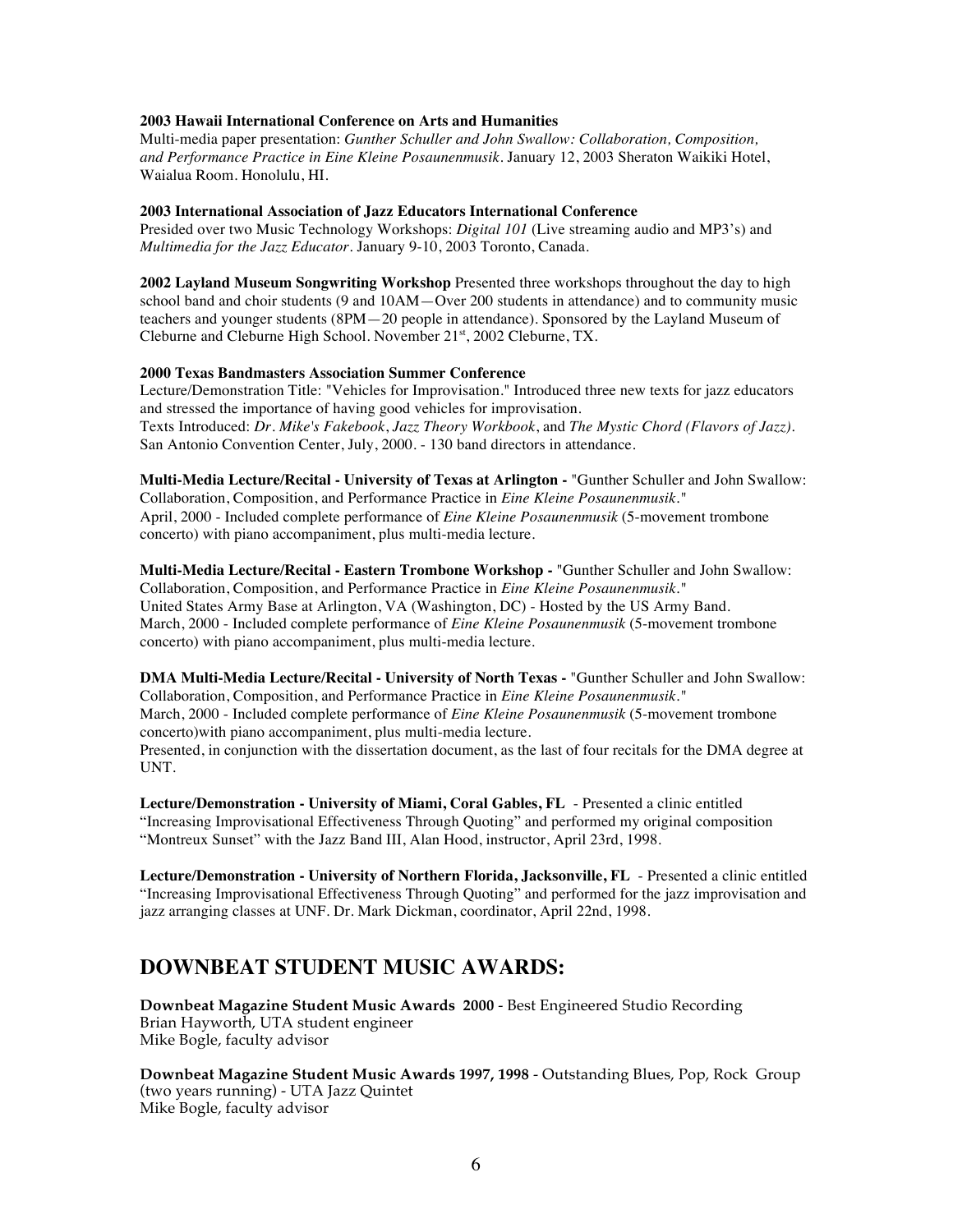**Downbeat Magazine Student Music Awards, 1997, 1998** - Outstanding Soloist (two years running) Blues, Pop, Rock category, Co-Winner , Ken Edwards, trumpet (1998), Aaron Irwinsky, Jeff Peden, saxophones, (1997). Mike Bogle, faculty advisor

# **WORK EXPERIENCE:**

#### **President/Founder, Musical Institute for Knowledge and Education (M.I.K.E) – 2013 to present.** 501 C3 Charitable Organization 1028 Tarryall Drive, Dallas, TX 785224 Applying for grants, providing outreach/support for musicians/teachers/musicians with certain musicrelated disabilities.

### **Owner/President, Mike Bogle Productions (1985-Present)**

1028 Tarryall Drive, Dallas, TX 785224 Oversee all aspects of marketing and delivery of products and services. Guest Artist/Conductor/Arranger/Performer/Consultant Produce custom musical arrangements for various clients in education and music industry. Provide consultation and evaluation for colleges seeking new or continued accreditation. Record music for various clients. Teach private lessons in brass, piano, voice, improvisation. Organize and manage musicians for performances and recording sessions.

### **Professor of Music/Full-Time Faculty Member (AY 2009/2010 –Present)**

Cedar Valley College Dallas County Community College District 3030 North Dallas Ave. Lancaster, TX 75134 Responsibilities: Teach Composition, Orchestration/Arranging, Music Theory I and II, MIDI I, Digital Music Production I and II, and direct the CVC Keyboard Ensemble.

#### **Academic Consultant (AY 2008/2009)**

McNally Smith College of Music 19 Exchange Street East Saint Paul, MN 55101 Responsibilities: Provided consultation as needed for Music Performance, Recording, Composition, Business programs, etc.

## **National Association of Schools of Music (NASM) Evaluator/Content Specialist (Spring 2009)**

11250 Roger Bacon Drive, Suite 21 Reston, VA 20190-5248 Provided Content Specialist input for evaluation of Five Towns College in Dix Hills (Long Island), New York as part of a three-person team evaluating the college and it's first Doctor of Musical Arts Degree graduates in application for approval of offering the Doctor of Musical Arts degree.

## **Head, Composition Department (AY 2007/2008)**

McNally Smith College of Music 19 Exchange Street East Saint Paul, MN 55101 Responsibilities: Overseeing all aspects of the newly accredited Bachelor of Music in Composition degree including all faculty and student majors.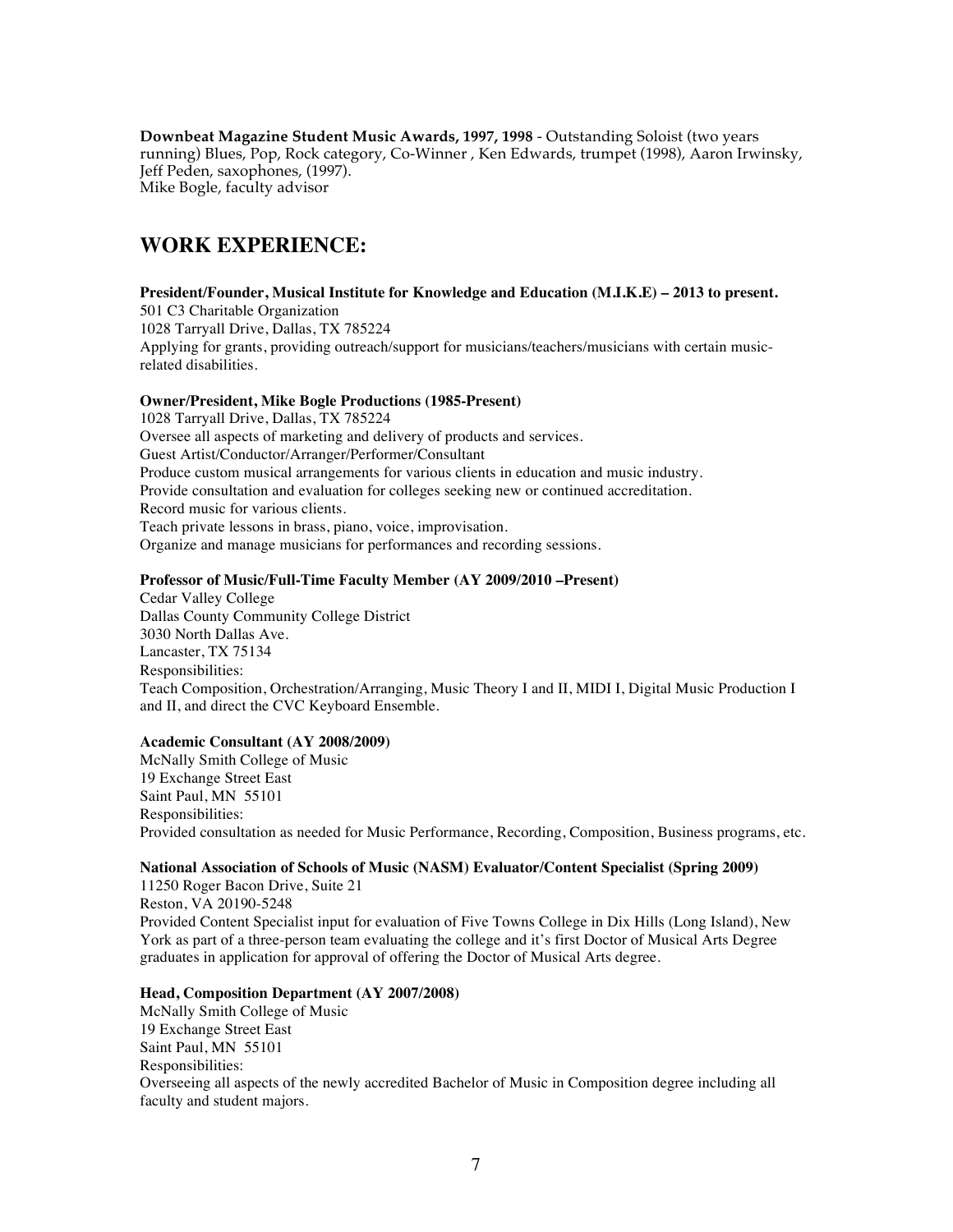Managing relationship between McNally Smith and the Lübeck (Germany) Musikhochschule for student exchange programs (one semester study-abroad program).

Overseeing faculty and curriculum and creating new courses in Arranging, Songwriting, Composition, History of Popular Music, Film Scoring, etc.

Overseeing study-abroad courses (short term and intersession)

Managing faculty contracts, department meetings.

Maintain vision for shaping the future of the department and the college.

### **Chair, Professional Writing and International Programs (2005-2007)**

McNally Smith College of Music 19 Exchange Street East, Saint Paul, MN 55101 Responsibilities: Writing proposal for a Bachelor of Music in Composition (Songwriting) degree. Managing relationship between McNally Smith and the Lübeck (Germany) Musikhochschule for student exchange programs (one semester study-abroad program). Overseeing faculty and curriculum and creating new courses in Arranging, Songwriting, Composition, Music History (Popular and Classical), Conducting, Theory, Aural Skills, Counterpoint, etc. Creating new study-abroad courses (short term and intersession) Managing faculty contracts, division meetings.

#### **Co-Chair of Performance: AY 2004/2005**

McNally Smith College of Music 19 Exchange Street East Saint Paul, MN 55101 August 2004 – August 2005 Responsibilities: Help create new degree programs in Performance and Music Business. Oversee faculty members in Professional Writing and Performance including the following areas: Keyboard, Ensembles, Brass and Woodwinds, Music Theory, Composition, Arranging, and Music History. Help manage budget of approximately \$265,000.00 per semester including tuition and faculty salaries. Created and direct the flagship ensemble –M Theory (a.k.a. The McNally Smith Rock and Soul Revue) (A seventeen-piece vocal and instrumental ensemble) Helped write proposal for four-year degree in Performance that was approved by NASM in December 2004. Oversee thirty-plus ensembles. Helped increase enrollment from 400-500 students. Teach courses in History of American Popular Music, Keyboard for Production, and Ensembles. Teach private lessons in jazz/contemporary keyboard, composition, and arranging. Provide outreach clinics in Songwriting, Ensemble Blend and Tuning, Jazz Improvisation, Film Scoring, and Composition. **Associate Director of Jazz Studies Director of Music Media and Technology Associate Professor of Music University of Texas at Arlington** UTA Box 19105, Arlington TX 76019; 817-272-3471 September 1995 – August 2004 (Promoted to Associate Professor with Tenure Spring 2001) Responsibilities: Assisting the Director of Jazz Studies with many aspects of the Jazz Studies program including: Recruiting of high quality students. Organizing concerts and jazz festivals. Organizing clinics and summer camps.

Oversee UTA Recording Studio and Computer/Media Lab

Director, Jazz Band II (twenty piece jazz ensemble)

Director, Vocal Jazz Ensemble

Director, Jazz Combos I, II, and III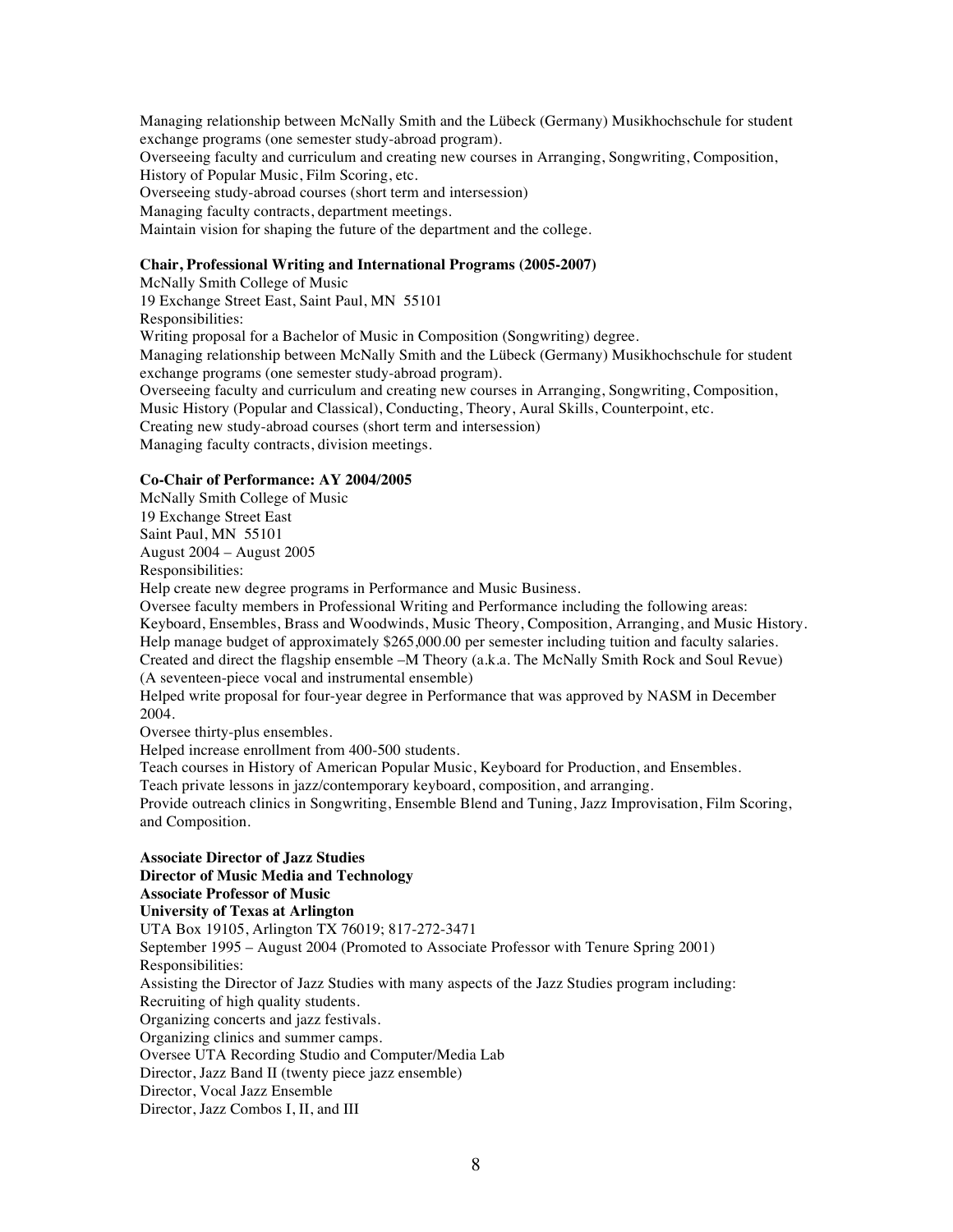Teaching Jazz Improvisation. Teaching Jazz Arranging and Jazz Composition Teaching Recording Techniques. Teaching Music Media./Computers in Music.

#### **Administrative Assistant for Lab Bands/Manager, UNT One O'clock Lab Band**

1155 Union Circle #305040, Denton TX 76203-5017; 940-565-3743 January 1991 - July 1995. Responsibilities: Recruiting and Public Relations Contracting 25-30 One O'clock Lab Band performances per year Contracting 30 - 35 small ensemble performances per year Promotion and booking all One O' Clock Lab Band tours including: Spring 1991 Tour - Pacific Northwest and Canada Fall 1993 Tour - Lisbon, Portugal Spring 1994 Tour - California and Nevada Overseeing nine Lab Bands including over 300 jazz majors Substitute teaching for jazz faculty Substitute conductor of One O'clock Lab Band Associate Producer - Internationally distributed CD's and cassettes *Lab '90, Lab '91, Lab '92, Lab '93, Lab '94, Live in Portugal One O'clock Standard Time: A Tribute To Gene Hall* Audition 45-50 Lab Band trombonists each semester Meeting with parents and prospective students

**Director of Jazz Band** January 1991 - December 1993 Brookhaven College 3939 Valley View Ln; Dallas, TX 75244; 972-860-4700 Responsibilities: Recruiting and Public Relations Directing Jazz Band, Organizing concerts

**Lab Band Teaching Fellow** - August 1987 - May 1989 UNT Jazz Studies; 1155 Union Circle #305040, Denton TX 76203-5017; 940-565-3743 Director of 3 O'clock Lab Band (Highest Lab Band directed by graduate student) Supervisor: Mr. Neil Slater, Chair - UNT Jazz Studies

**Teaching Fellow - Trombone** August 1989 - May 1990 University of North Texas; Supervisor: Dr. Vern Kagarice – trombone

## **ARRANGER/CONDUCTOR:**

**Musical Director--Contemporary/Jazz/Rock Arranger/Conductor/Performer -** *Irene Cara and Hot Caramel* - Musical Director and Arranger/Transcriber for upcoming performances and tours to support the release of eponymous CD. 2008 – Present.

# **JAZZ SOLOIST:**

**Active with Mike Bogle Jazz Trio 2009 - present.** Present various concerts, clinics and performances in Dallas/Ft. Worth area and nationally. Recorded 2 CD's ("Hipness Oasis" – 2013; and "Live at Stoney's – 2016) and published many live videos to YouTube.

**Active Contemporary/Jazz/Rock Performer/Composer (pianist, keyboardist, trombonist, and vocalist) 1978 – Present.** Present various concerts, clinics and performances in Minneapolis/Saint Paul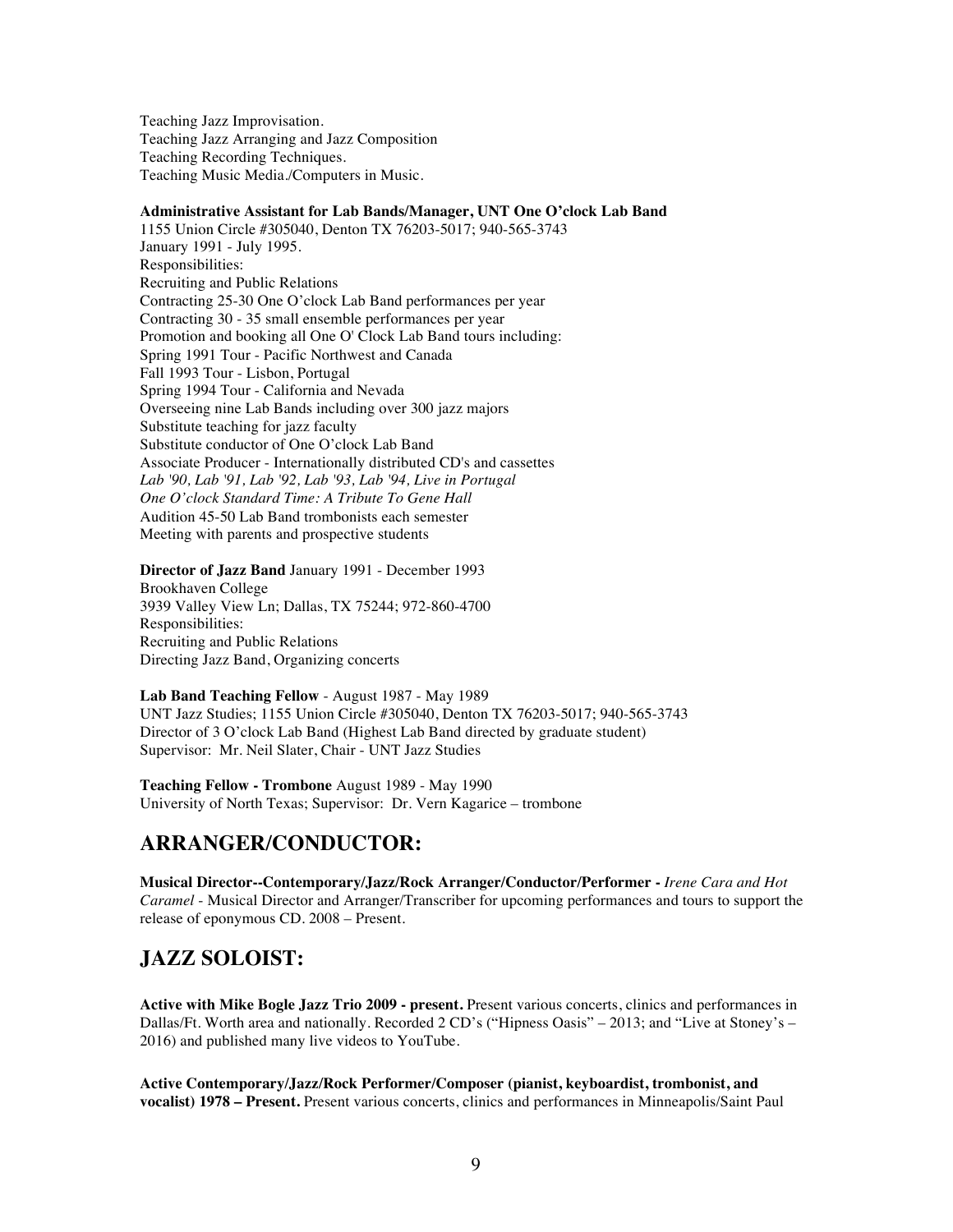area, D/FW Metroplex, Miami, FL and nationally, including faculty recitals, performances with a variety of well-known national artists, side-man work with local and regional professional groups, and performances as leader with my own groups.

**Toured Europe with UTA Jazz Orchestra, July 1999** – Performed as piano soloist with UTA Jazz Orchestra at Worms Jazz Festival and North Sea Jazz Festival.

**Trombone Soloist w/ Doc Severinsen and the Tulsa Philharmonic Orchestra –** Performed four concerts as lead trombone and soloist with Doc Severinsen's Big Band and the Tulsa Philharmonic in Tulsa and Cushing, Oklahoma. January 20th - 23rd, 1999.

**Trombone Soloist with UTA Jazz Orchestra at the Bass Hall, Ft. Worth, TX , November, 1998 -** Premiered original composition "Salsa Dreams" for 20 piece jazz orchestra and trombone soloist.

**Trombone Soloist with the Texas All-State Community College Jazz Band**. Texas Music Educator's Convention, San Antonio, TX. Bill Snodgrass, director. Lynda Reid, South Plains College, coordinator. February 14th, 1998.

**Trombone Soloist with UTA Jazz Orchestra at the Meyerson Symphony Center** Dallas, TX, November, 1997 **–** Premiered original composition, *Montreux* Sunset, for 20 piece jazz orchestra.

**Guest Soloist, Montreux (Switzerland) Jazz Festival -** UTA Jazz Combo 1, Dukes Lounge, Montreux Jazz Festival, July 8th, 1995.

**Guest Trombone Soloist -** Booker T. Washington High School for the Performing and Visual Arts Jazz Combo. International Association of Jazz Educators Convention - January 12, 1995. Anaheim Hilton Hotel, Anaheim California.

### **Guest Trombone and Piano Soloist** -

Northwest High School Jazz Ensemble/Justin, TX May 11, 1995. Performed solos on trombone and piano with the jazz ensemble. "All of Me" by Simons/Marks arr. Billy Byers; "21st Avenue" by Jeff Jarvis; "Granada Smoothie" by Mark Taylor.

**Trombone Soloist -** "Tribute to Tommy Dorsey" Avon Gillespie Memorial Concert UNT Concert Hall, October 4, 1991 - UNT Trombone Octet.

**Trombone Soloist -** Lab '88 and Lab '89 CD and cassette UNT One O'clock Lab Band.

## **CONDUCTOR:**

**Cedar Valley College Jazz/Commercial Keyboard Ensemble (2009 – Present)**  Organize music, coordinate and conduct rehearsals and performances. Instrumentation includes 5 keyboardists, plus rhythm section (including singer/players).

#### **McNally Smith College of Music "M Theory" Ensemble (Flagship Ensemble of the College) –**

Created "M Theory" in November, 2004 (a fourteen-piece jazz, rock, funk, and soul ensemble consisting of five vocalists, and nine instrumentalists) Toured Northern Germany in March and April 2005 with seven concerts in Lübeck, Hamburg, and Kiel.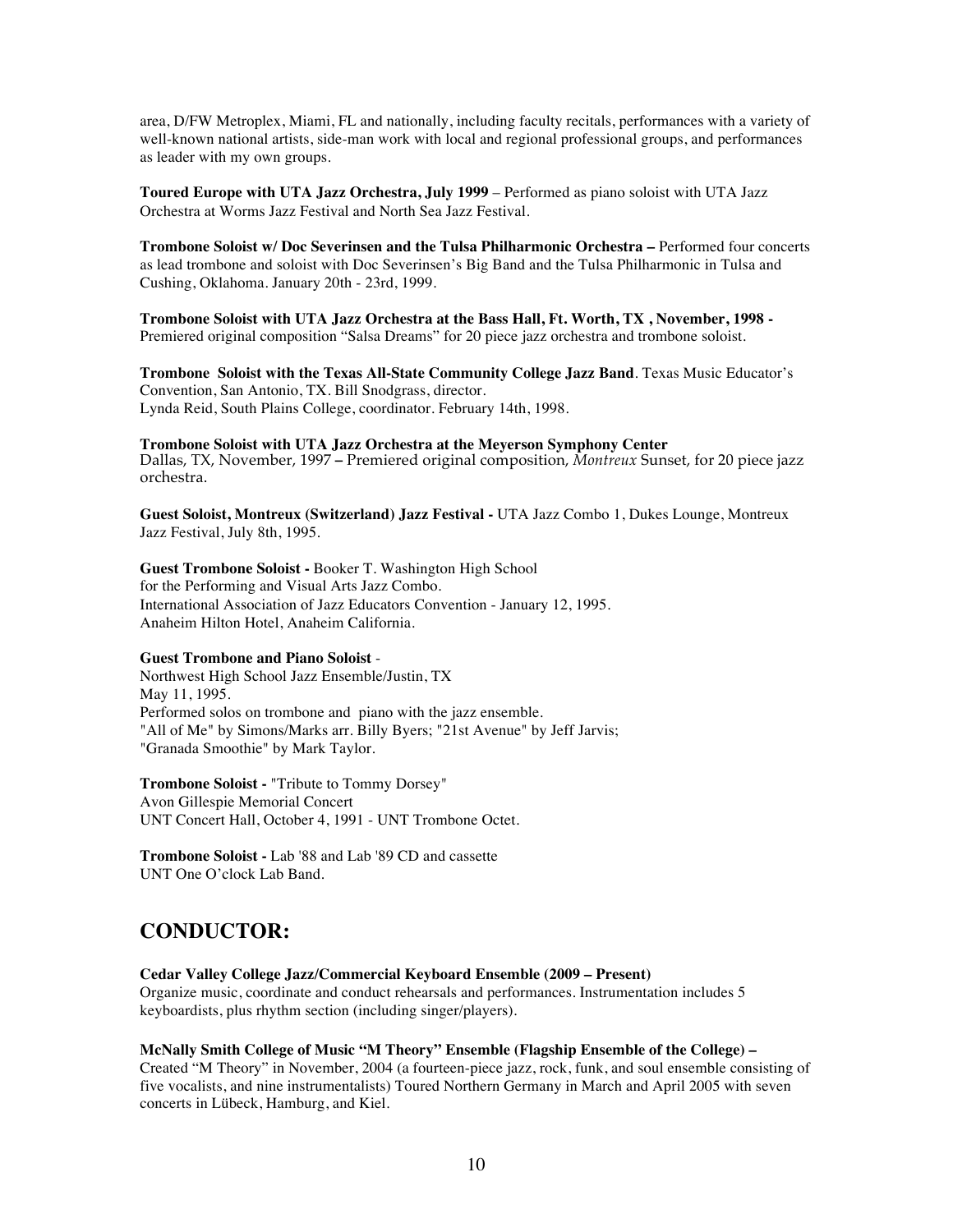**University of Texas at Arlington Jazz Band II, Vocal Jazz Ensemble, Jazz Combos** – Fall 1995-Spring 2004

**Brookhaven College Jazz Ensemble** – Fall 1992-Spring 1995

**University of North Texas 3 O'clock Lab Band (20-piece jazz ensemble) -** Fall 1988-Spring 1999

## **GUEST CONDUCTOR:**

**Augsburg College Jazz Ensemble –** Fall Concert Augsburg College Auditorium, Minneapolis, MN, December 9<sup>th</sup>, 2004.

### **Director of TMEA Region XXII All-Region Jazz Band –**

Newman Smith High School, Carrollton, TX, November 9, 2001.

#### **Director of TMEA Region VII All-Region Jazz Band –**

Temple Jazz Festival, Temple, TX, March, 1999.

#### **Director of TMEA Region V All-Region Jazz Band –**

Grapevine High School, Grapevine, TX, November, 1998.

### **Director of TMEA Region XX All-Region Jazz Band –**

Eastfield College, Dallas, TX, November, 1997.

## **ADJUDICATOR:**

#### **Clinician/Adjudicator**

Minnesota State University at Mankato Spring Jazz Festival. Adjudicated 18 jazz ensembles and gave an improvisation workshop to 75 brass players (trumpet and trombone). Professor Doug Snapp, Director of Jazz Studies. March  $3<sup>rd</sup>$ , 2007, Mankato, MN.

**Adjudicator** - University of Northern Colorado Jazz Festival, April, 1999.

**Adjudicator -** Texas Christian University Jazz Festival, March, 1996.

**Adjudicator** - Arts Jazz '92 Festival Morton H. Meyerson Symphony Center, Dallas, TX - March, 1992

## **CLINICIAN:**

**Clinician –** Woodbury High School, Saint Paul, MN. Performed two Improvisation workshops (7:30 AM and 10:30 AM) for approximately 65 members (each ensemble). Performed a Songwriting workshop for two independent study students from 9-10:20AM (between the two Improvisation workshops). April  $10^{th}$ , 2007.

**Clinician** – Washburn High School, Minneapolis, MN. Performed an Improvisation workshop for approximately 65 members of the Symphonic Wind Ensemble, Charles Preis, Director. March  $7<sup>th</sup>$ , 2007.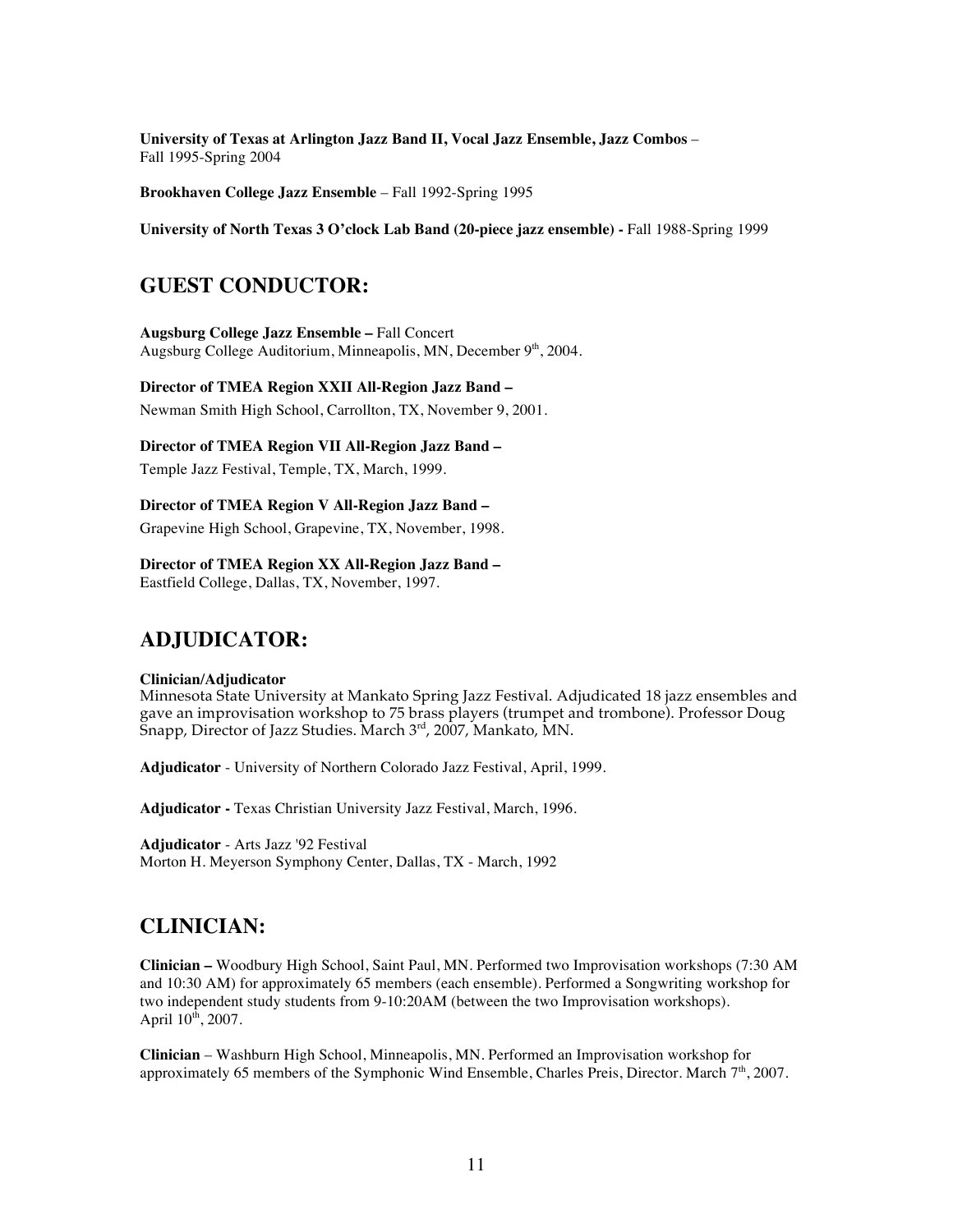**Clinician –** South High School, Minneapolis, MN. Performed a clinic on Intonation to approximately 65 members of the Symphonic Wind Ensemble, Scott Carter, Conductor. February 2<sup>nd</sup>, 2007.

**Clinician –** Highland Park Senior High School, Saint Paul, MN. Performed an improvisation workshop to approximately 65 members of their Symphonic Wind Ensemble. Joel Matuzak, conductor. January 31st, 2007.

#### **Clinician/Guest Artist**

Hamburg Jugenmusicschule. Gave demonstrations on the performance of American Popular Music with my 15-piece ensemble, M Theory. Performed music written by the conductor of the Jugenmusicschule Jazz Ensemble. Hamburg, Germany, April 10<sup>th</sup>, 2005.

#### **Clinician/Guest Artist**

Provided jazz ensemble clinic for the big band of the Lübeck Musikhochschule, *Salt Peanuts*. Lübeck, Germany, March 29<sup>th</sup>, 2005.

#### **Clinic**

Provided a clinic on tuning/ensemble blend entitled *Getting Inside the Sound: A Few Thoughts On Tuning and Ensemble Blend*. Cretin-Derham-Hall High School, Saint Paul, MN, March 16<sup>th</sup>, 2005.

#### **Clinic**

Provided a clinic on songwriting entitled *A few Thoughts On Writing Tunes and Songs*. Southwest High School, Saint Paul, MN, March  $10^{th}$ , 2005.

#### **Clinic**

Provided a clinic on tuning/ensemble blend entitled *Getting Inside the Sound: A Few Thoughts On Tuning and Ensemble Blend*. Minnetonka High School, Minnetonka, MN, February 24<sup>th</sup>, 2005.

#### **Clinic**

Provided a clinic on tuning/ensemble blend entitled *Getting Inside the Sound: A Few Thoughts On Tuning*  and Ensemble Blend. Hill Murray High School, February 4<sup>th</sup>, 2005.

#### **Clinic**

Provided a clinic on songwriting entitled *A few Thoughts On Writing Tunes and Songs*. Southwest High School, Saint Paul, MN, January  $19<sup>th</sup>$ , 2005.

#### **Clinic**

Provided a clinic on tuning/ensemble blend entitled *Getting Inside the Sound: A Few Thoughts On Tuning and Ensemble Blend*. Whitebear Lake High School, Whitebear Lake, MN, December 16<sup>th</sup>, 2004.

#### **Clinic**

Provided an improvisation clinic with Pete Whitman at Burnsville High School in Burnsville, MN, December  $9<sup>th</sup>$ , 2004.

#### **Clinic**

Provided a clinic on tuning/ensemble blend entitled *Getting Inside the Sound: A Few Thoughts On Tuning and Ensemble Blend*. Egan High School, Egan, MN, December 1<sup>st</sup>, and 2<sup>nd</sup>, 2004.

#### **Clinic**

Provided a clinic on tuning/ensemble blend entitled *Getting Inside the Sound: A Few Thoughts On Tuning and Ensemble Blend*. Washburn High School, Minneapolis, MN, December 1<sup>st</sup>, 2004.

#### **Clinic**

Provided a clinic entitled *Your Laptop Is Your Studio* for the Minnesota Music Educators national conference, Minneapolis Convention Center, November 30<sup>th</sup>, 2004.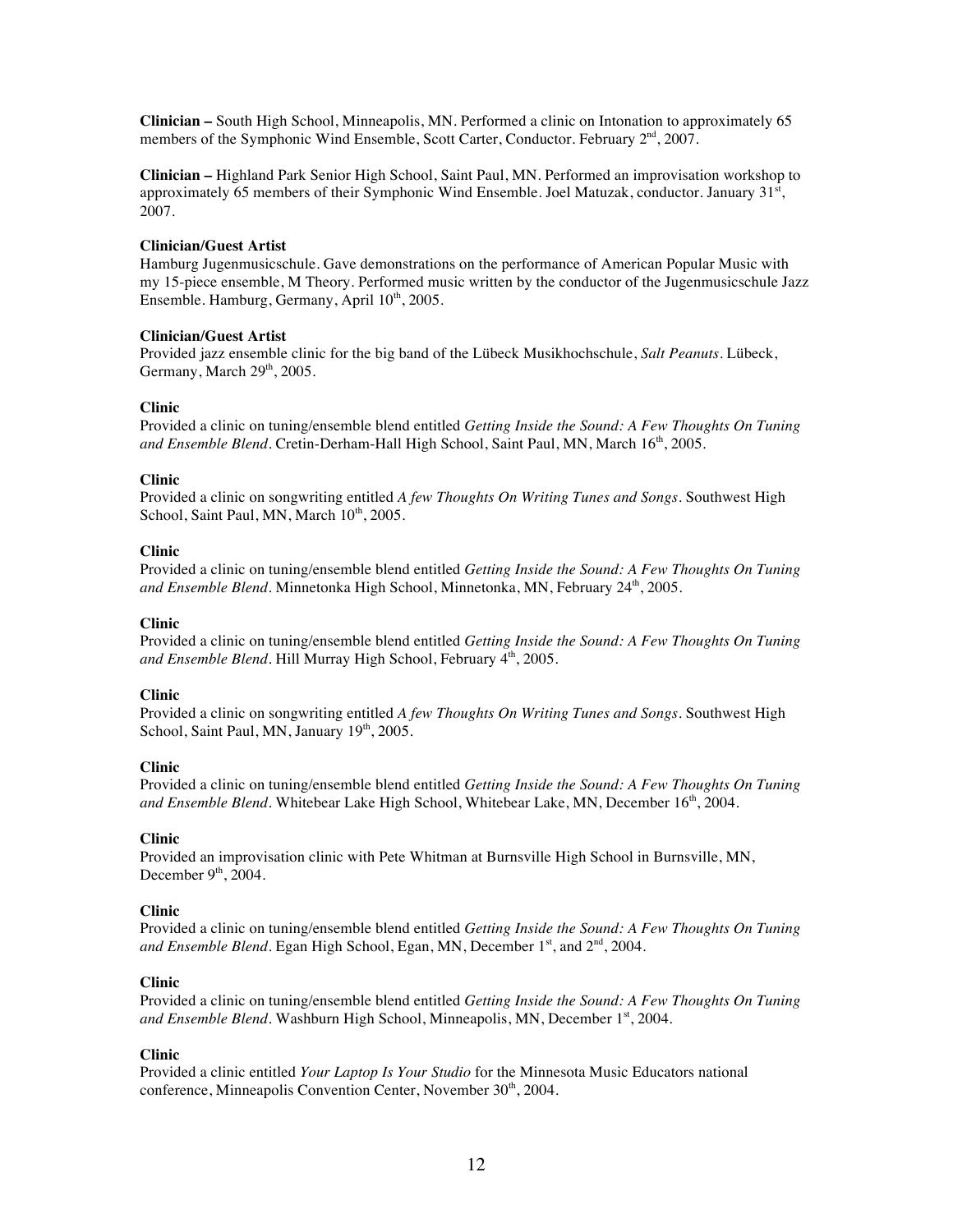### **Clinic**

Provided a clinic on tuning/ensemble blend entitled *Getting Inside the Sound: A Few Thoughts On Tuning and Ensemble Blend*. Roosevelt High School, Minneapolis, MN, November 18<sup>th</sup>, 2004.

### **Clinician/Guest Artist**

Schola Lite Show Choir and Vocal Jazz Camp at UTA. Worked with show choirs from around the D/FW Metroplex. Directed the entire camp in their Grand Final rendition of *New Dreams,* my original vocal jazz composition/arrangement. June 22-26, 1998.

**Faculty/Clinician** - UNT Jazz Combo Workshop, 1992 - 1994

**Faculty/Clinician** - University of Texas at Arlington Jazz Combo Workshop 1991 - Present (Became Director of the Jazz Combo Workshop after 1994).

**Performer/Clinician - DEG Music Products, Inc**., Lake Geneva, WI, Clinician for their revolutionary new product, the Quadro Trombone. The company continues to support me as a clinician/performer through financial assistance for concerts and clinics.

## **BANDLEADER:**

## **Bandleader – Mike Bogle Trio**

D/FW Based trio consisting of Mike Bogle, piano/vocals; Lou Harlas, bass; and Andrew Griffith, drums. ("Hipness Oasis" CD released September 21<sup>st</sup>, 2012)

### **Bandleader/Creator**

Planet 9 – Twin Cities based contemporary experimental/psychedelic/rock ensemble with Bobby Stanton, guitarist; Mike Bogle, composer, trombonist, keyboardist; Leah Farrar, electronic effects. May  $2006$  – present.

### **Bandleader/Vocalist/Trombone Soloist**

Sambuca Big Band (Mike Bogle Orchestra), Sambuca Jazz Club, Addison, TX. (Sambuca is an Internationally recognized jazz performance venue drawing in such artists as Chuck Mangione, Marvin Stamm, Shelley Carroll, Marchel Ivory, Joseph Vincelli, James Clay, Ed Soph, Fred Hamilton, and many others. The rotation of artists at Sambuca includes many accomplished musicians, and only the best jazz talent in the region and nationally) As bandleader, I assume all responsibilities for organizing 18 musicians for a weekly big band performance, as well as providing all the musical arrangements (over 150 currently) for these performances, every Monday night (September 1995 - 2000). It is significant that under my direction (last 4 years), this weekly big band performance has continued to thrive without interruption.

**Bandleader** - "Mike Bogle 4-tet"/"Mike Bogle Quintet" - Dallas/Fort Worth- based jazz group.

## **Bandleader -** "Elephants Jarold"

Dallas/Fort Worth- based jazz group specializing in Salsa, Calypso, Merengue, Soca, Smooth Jazz, and Reggae.

# **CAMP AND WORKSHOP DIRECTOR:**

**Director of UTA Summer Jazz Improvisation Workshop** (one-week event, 1995 – 2002) Coordinated and directed all aspects of the camp/workshop primarily for high school students around the state. A significant recruiting event for the UTA Jazz Studies division, hosting from 30 - 85 campers annually with 15 - 20 camp faculty and UTA student staff.

## **Director of Highland Park Middle School Jazz Camp – August, 1998 and August 1999.**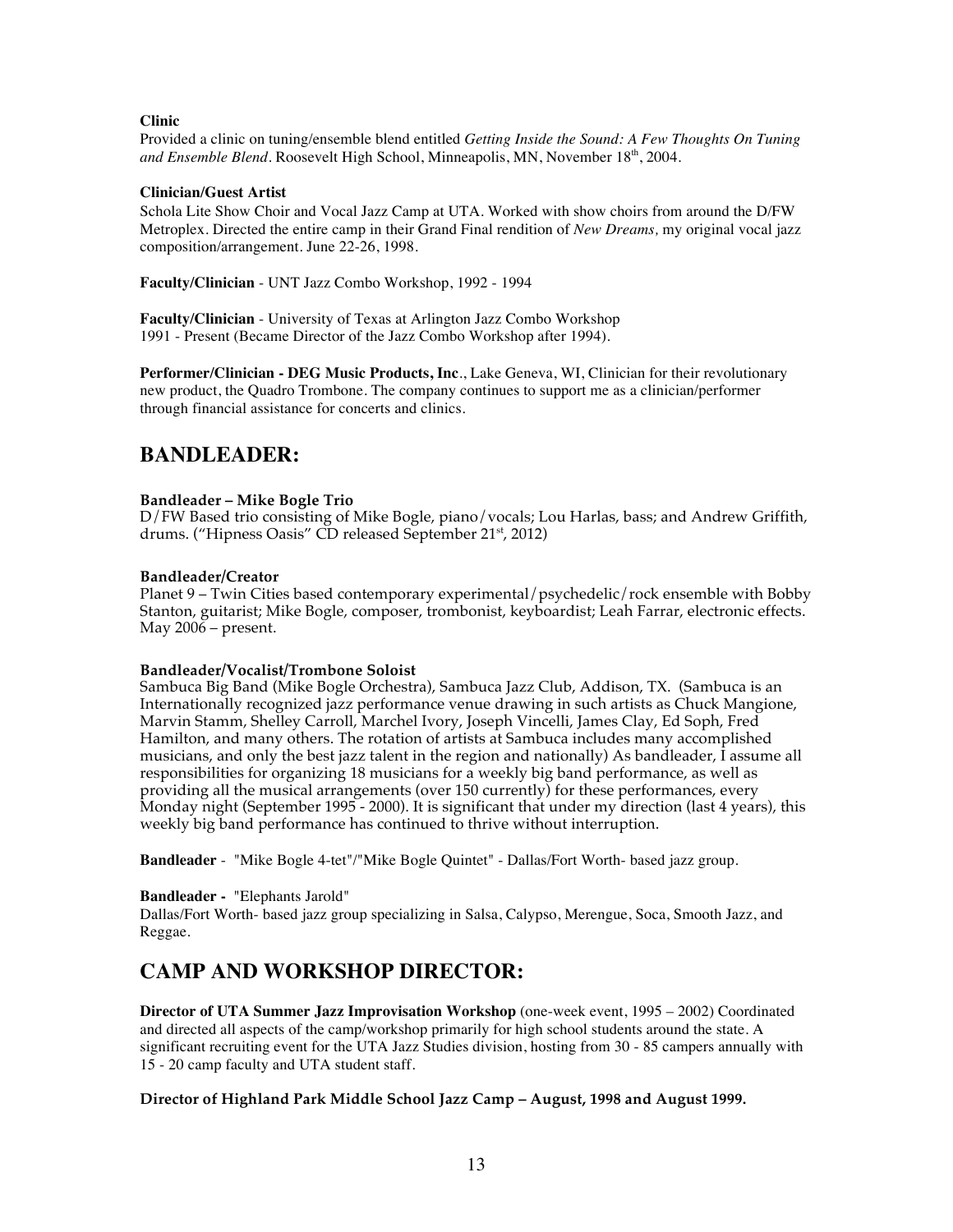One week jazz improvisation workshop, Highland Park Middle School, Dallas, TX.

## **COMPUTER APPLICATIONS:**

#### **MIDI/Digital Audio Software Specialist**

(Fluent in Finale, Digital Performer, Logic, Garage Band, Pro Tools, iMovie, iDVD, Cakewalk/Sonar and various other music-related MIDI and Digital Audio software programs for Macintosh).

#### **Webmaster**

UTA Music Department Web Page (1996 – 2002). www.uta.edu/music

### **Webmaster**

International Association of Jazz Educators/Texas Chapter (Spring 2000 - 2003) www.uta.edu/music/iajetexas

#### **Webmaster**

www.mikebogle.com

**Online Host -** "Classical Chat" room on America Online, "Host Brass", August 1996 - August 1997. Host various round - table discussions in this online chat room dedicated to the promotion and discussion of classical music within the online community.

## **MEMBER OF ENSEMBLE:**

**Stonebridge United Methodist Church –** Perform as pianist for contemporary "Bridge" service every Sunday, 2010 – Present.

**JazzMN Big Band –** Sub/trombonist for various concerts throughout the Twin Cities, 2007 -2009

**Jim Marentic And The Coltrane Connection (sextet) –** Pianist (2006-2009)

**Synergy** Commercial Music Ensemble – Keyboardist/Trombonist (2004-2009).

**Doc Severinsen's Big Band** – (2002 – 2003)

**Bobby Caldwell's Big Band** – (2002 – 2004)

**UNT (North Texas) One O'clock Lab Band** - Trombonist (1987 - 1989)

**Concert Jazz Band** - University of Miami, trombonist (1979 - 1980)

#### **Freelance Professional Musician**

Since 1978 Various engagements in Minneapolis/Saint Paul (Twin Cities), Dallas/Ft. Worth and the Greater Miami Metropolitan Areas 1978 - present: Trombonist/Pianist/Keyboardist/Vocalist. Toured Peru with "El Groupo Candy" – (Miami, FL based ensemble), 1981 Toured France with "Magnum Band" – (Miami, FL based ensemble), 1980 Extensive experience with Latin music groups in Miami including: Tania Records, Gustavo Rojas, Willie Chirino, Lissette, and El Groupo Chequere Extensive experience with show orchestras including: Tom Jones, Burt Bacharach, Diana Ross, Linda Carter, and Irene Cara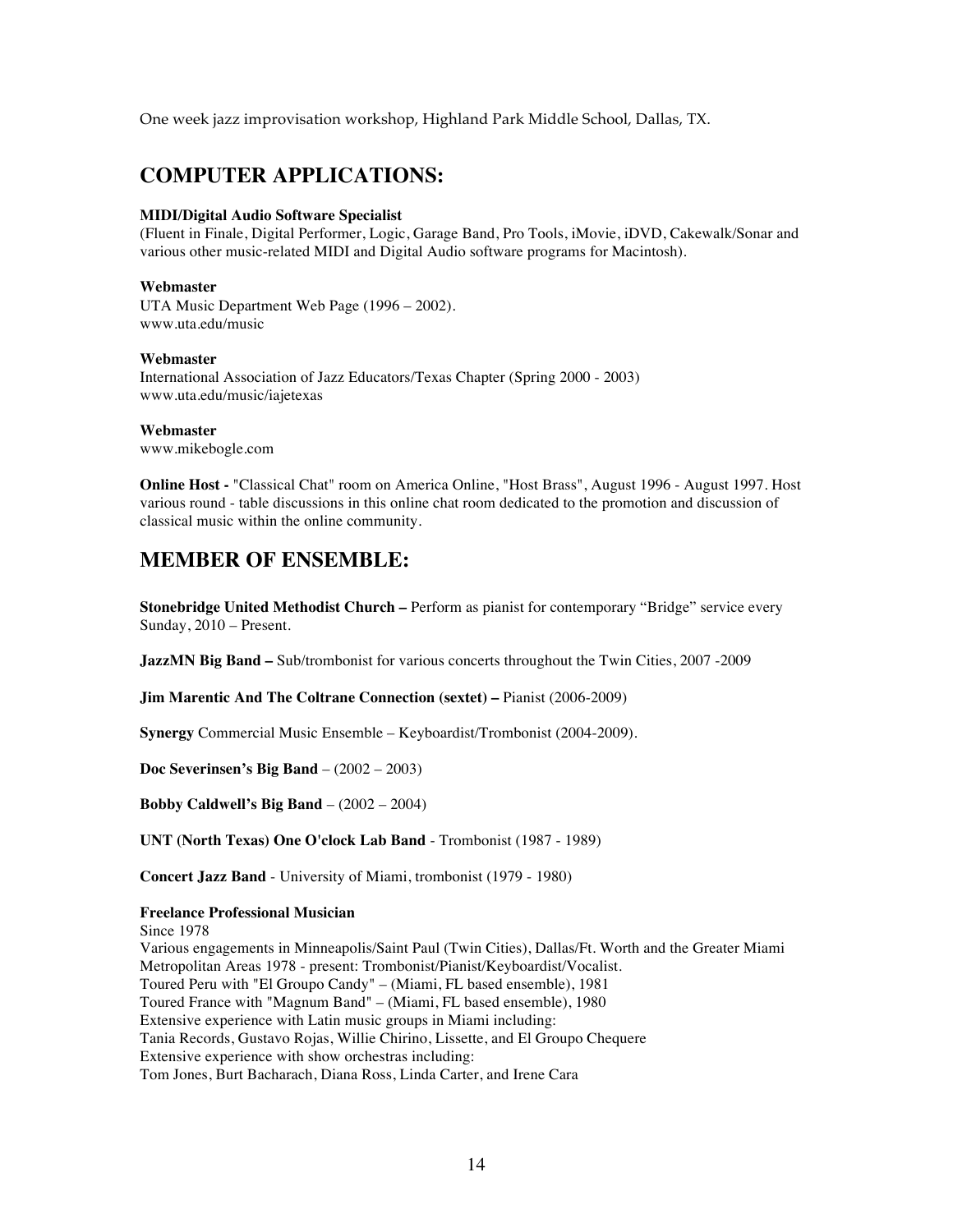## **PRIVATE TEACHER:**

**Piano, Songwriting, Jazz Piano, Trombone, Euphonium, Jazz Composition, Music Technology** 1985 - Present. Dallas, Cedar Valley College, Twin Cities Area of Minnesota, McNally Smith College of Music, University of North Texas, Lewisville (TX) ISD, Brook Mayes Music (Dallas), Arlington, TX, and Lübeck, Germany.

## **TEXTBOOKS DEVELOPED FOR USE WITH UTA CLASSES:**

*Dr. Mike's Fakebook* - 31 Original Compositions

Available in C-treble clef, B-flat, E-flat, and C-Bass Clef (Four separate books). For use with Jazz Combos I, II, and III and Jazz Improvisation classes. Self-published.

*The Mystic Chord:* **"Flavors of Jazz"** - For use with Jazz Piano students, Jazz Arranging, and Jazz Improvisation classes. Self-published.

## **RECORDINGS (CD's):**

## **AS SOLOIST/PRODUCER:**

**Mike Bogle Trio "Live At Stoney's"** – Jazz Trio CD – to be released April 29<sup>th</sup>, 2016. To be internationally distributed by CDBaby.com, iTunes, Amazon.com and MBP Records.

**Mike Bogle Trio "Hipness Oasis"** – Jazz Trio CD – Released September 2012. Internationally distributed by CDBaby.com, iTunes, Amazon.com and MBP Records.

**Irene Cara and "Hot Caramel"** – Performed trombone solo and parts on "Stop Frontin'" from the album "Irene Cara and Hot Caramel" – to be released in 2009.

**Mike Bogle 4-tet –** *Eternal Family* – Solo Jazz CD – Released April 2004 (Jazz quartet) Internationally distributed on the web by CDBaby.com and MBP Records. Reached #28 on the JazzWeek jazz chart in August, 2004.

**Mike Bogle 4-tet -** *Other Life* - Solo Jazz CD - Released September 1994 (Jazz quartet) Internationally distributed on the web by bettingermusic.com (Germany) and domestically by cdstreet.com and mikebogle.com (USA). 5 original compositions. Groove! Records.

**Mike Bogle Orchestra** *- Sing, Sing, Sing* **(Live at Sambuca)** (Big Band with vocals) Distributed locally at live events. Jazz and Big Band standards. Groove! Records

**Elephants Jarold** *- Rainbows* (Jazz trio with vocals) Distributed locally at live events. 7 original compositions. Groove! Records.

**Mike Bogle and Friends** *- Live at UTA* (Jazz Quintet, instrumental) Distributed locally at live events. 6 original compositions. Groove! Records.

**Mike Bogle** *- Piano Solo*  Distributed locally at live events. 14 original compositions; Groove! Records.

## **AS PRODUCER:**

#### **Irene Cara and Hot Caramel - 2012**

Assistant Producer on 3 tracks of Double CD. Arranged/Transcribed all songs for tour.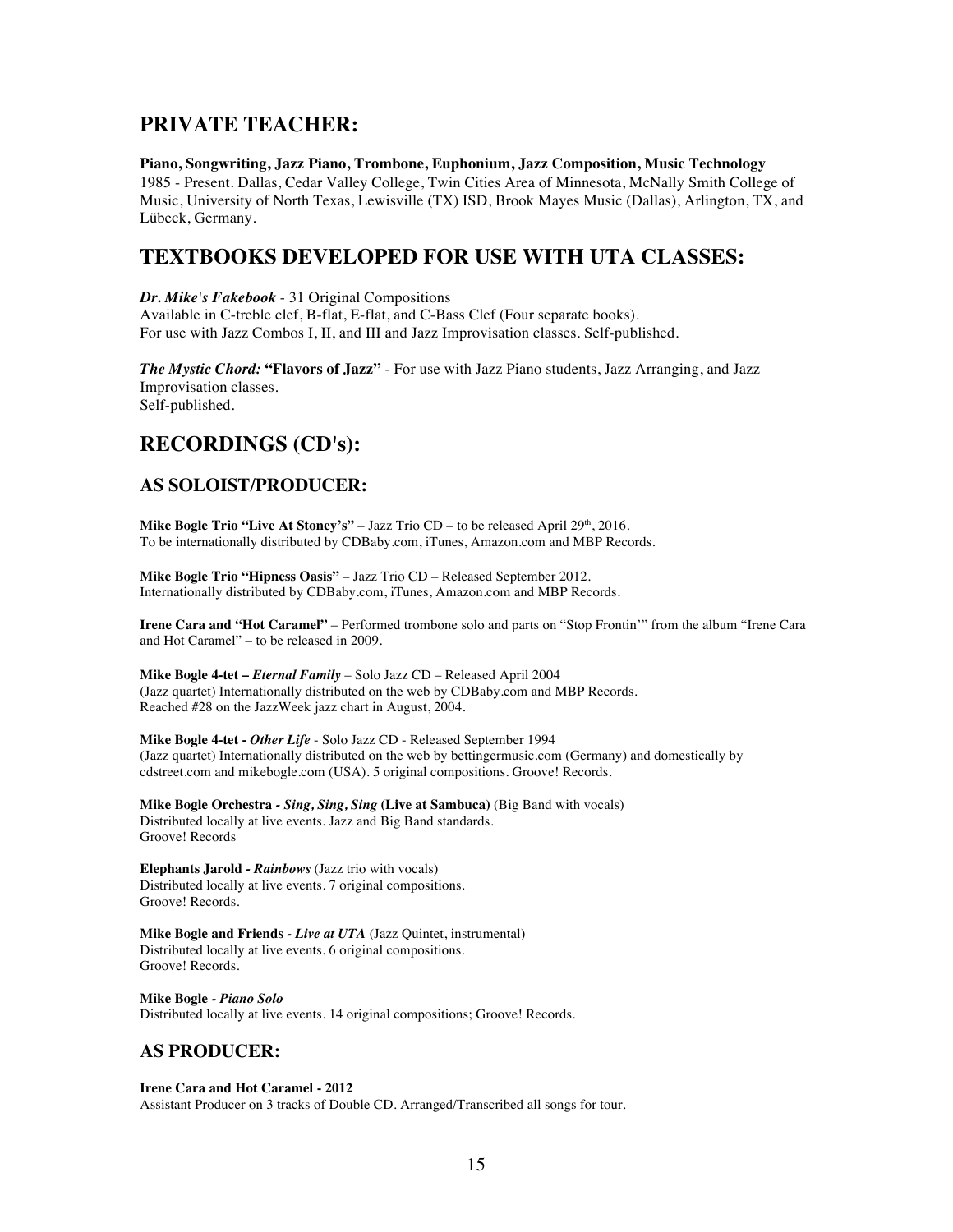#### **University of North Texas One O'Clock Lab Band**

Produced all CD's between January 1990 and August 1994 including, Lab '90, Lab '91, Lab '92, Lab '93, Lab '94, and "Live In Portugal".

## **AS SOLOIST WITH UTA JAZZ ORCHESTRA:**

#### *UTA at the Meyerson Symphony Center*

Featured trombone soloist on my original composition, *Montreux Sunset*. UTA Jazz Orchestra - Bill Snodgrass, director (Big Band Premiere).

#### *UTA at the Bass Hall*

Featured trombone soloist on my original composition, *Salsa Dreams.* UTA Jazz Orchestra - Bill Snodgrass, director (Big Band Premiere).

## **PROFESSIONAL ORGANIZATIONS:**

The Recording Academy (**Grammy Awards**) National Association of Schools of Music **(NASM)** Minnesota Music Educators Association **(MMEA)** International Association of Jazz Educators **(IAJE) -** Vice-President of Texas Chapter, 2000 - 2003 American Society of Composers Authors and Publishers **(ASCAP)** National Academy of Recording Arts and Sciences, Inc **(NARAS)** Texas Bandmasters Association **(TBA)** Texas Music Educators Association **(TMEA)** International Trombone Association **(ITA)** American Federation of Musicians/Local 72-147 **(AFM)**

## **SELECTED LIST OF COMPOSITIONS AND ARRANGEMENTS (next page):**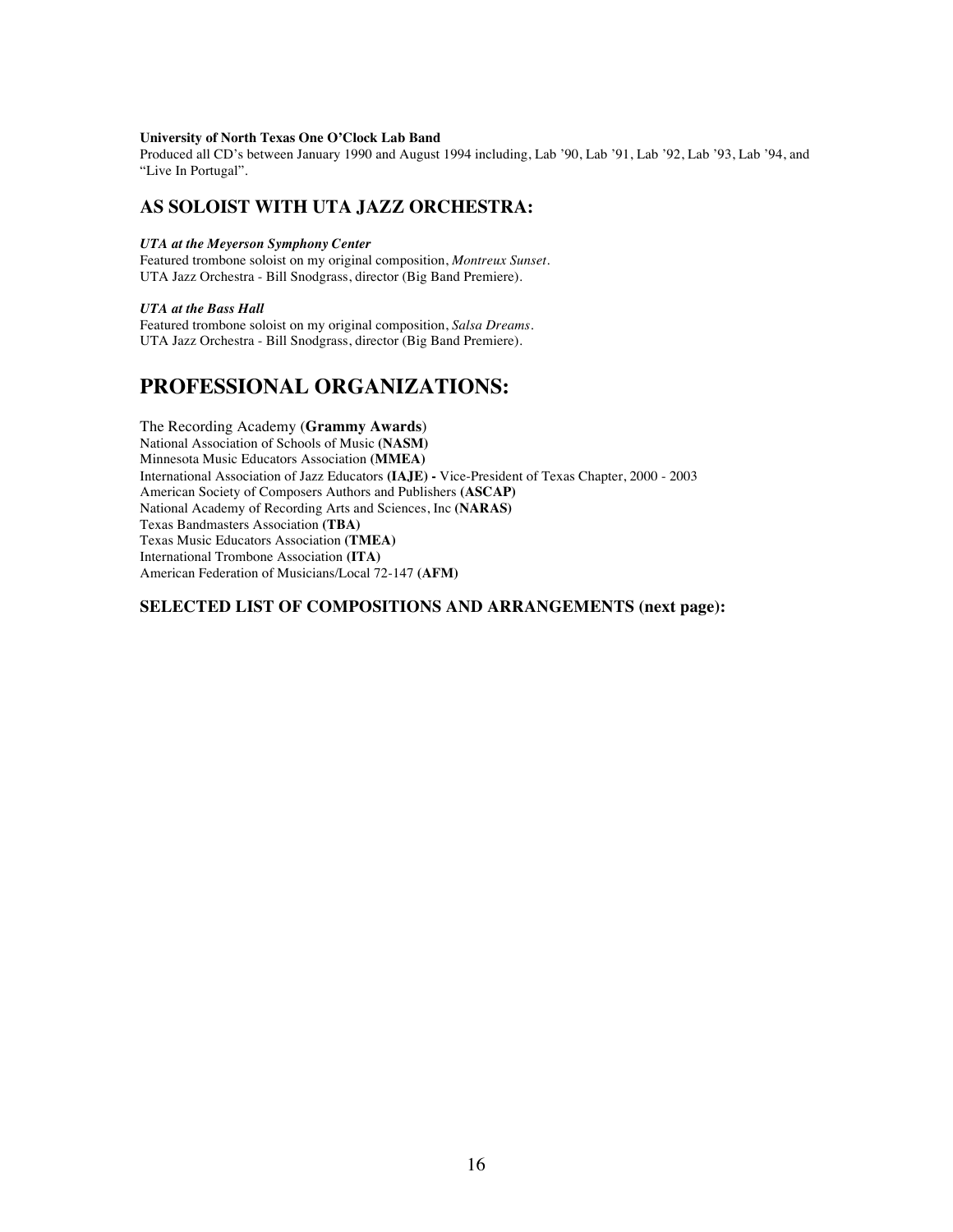| Title                       | <b>Big Band</b> | Combo                   |                    |                           |                           | Vocal   Classical   Wind Ens.   Vocal Ens.   Arr. Only |   |
|-----------------------------|-----------------|-------------------------|--------------------|---------------------------|---------------------------|--------------------------------------------------------|---|
|                             |                 |                         |                    |                           |                           |                                                        |   |
| Accelleration               |                 | $\mathbf{\hat{X}}$      |                    |                           |                           |                                                        |   |
| Across the Way              |                 | $\mathbf{\hat{X}}$      | $\mathbf x$        |                           |                           |                                                        |   |
| Albert's Quest Suite        |                 | $\mathbf{\hat{X}}$      |                    |                           |                           |                                                        |   |
| Allen Wrench                |                 |                         |                    | $\pmb{\chi}$              | $\boldsymbol{\mathsf{x}}$ |                                                        |   |
| Another Match               |                 | $\mathbf{\hat{X}}$      |                    |                           |                           |                                                        |   |
| <b>Bebop Bernie</b>         |                 | $\mathbf{\hat{x}}$      |                    |                           |                           |                                                        |   |
| <b>Billy Goat Song</b>      |                 | $\mathbf{\hat{X}}$      |                    |                           |                           |                                                        |   |
| Blondie                     |                 | $\mathbf x$             | $\pmb{\chi}$       |                           |                           |                                                        |   |
| <b>Blue Donna</b>           |                 | $\mathbf{\hat{X}}$      |                    |                           |                           |                                                        |   |
| <b>Blue Friday</b>          |                 | $\mathbf{\hat{X}}$      |                    |                           |                           |                                                        |   |
| <b>Blues for Charlie</b>    |                 | $\mathbf{\hat{X}}$      |                    |                           |                           |                                                        |   |
| <b>Blues Odyssey</b>        |                 | $\mathbf{\hat{X}}$      |                    |                           |                           |                                                        |   |
| Bohemian Rhapsody           |                 | $\mathbf{\hat{X}}$      |                    |                           |                           |                                                        | X |
| Camp Time                   |                 | $\mathbf{\hat{X}}$      |                    |                           |                           |                                                        |   |
| Cave Time                   |                 | $\overline{\mathbf{x}}$ |                    |                           |                           |                                                        |   |
| Central Expressway Lights   |                 | $\mathbf{\hat{x}}$      |                    |                           |                           |                                                        |   |
| Concerto for Pan            |                 | $\mathbf{\hat{X}}$      |                    | $\mathbf x$               |                           |                                                        |   |
| Constellation               |                 | $\overline{\mathbf{x}}$ |                    |                           |                           |                                                        |   |
| Cooper Street Funk          | $\mathbf x$     | $\mathbf{\hat{x}}$      |                    |                           |                           |                                                        |   |
| Crimea by Starlight         |                 | $\mathbf{\hat{X}}$      |                    |                           |                           |                                                        |   |
| Discovery                   |                 | $\mathbf{\hat{X}}$      |                    |                           |                           |                                                        |   |
| Down Home                   |                 | $\mathbf{\hat{X}}$      |                    |                           |                           |                                                        |   |
| Dreams of Effortless Flight |                 | $\mathbf{\hat{X}}$      |                    |                           |                           |                                                        |   |
| Elypsis                     |                 | $\mathbf{\hat{X}}$      |                    |                           |                           |                                                        |   |
| <b>Eternal Family</b>       |                 | $\mathbf{\hat{X}}$      |                    |                           |                           |                                                        |   |
| Flux In Two                 |                 | $\overline{\mathbf{x}}$ |                    |                           |                           |                                                        |   |
| <b>Giant Raisin Waltz</b>   |                 | $\mathbf{\hat{X}}$      |                    |                           |                           |                                                        |   |
| Girl from Arlington         |                 | $\overline{\mathbf{x}}$ | $\mathbf x$        |                           |                           |                                                        |   |
| Got A Match?                | $\mathbf x$     |                         |                    |                           |                           |                                                        | X |
| Halcyon Days                |                 | $\mathbf x$             | $\mathbf{\hat{x}}$ |                           |                           |                                                        |   |
| Headway                     |                 | $\mathbf{x}$            |                    |                           |                           |                                                        |   |
| Hell Highway                |                 | $\mathbf{x}$            |                    |                           |                           |                                                        |   |
| Higher Authority            |                 | $\mathbf{x}$            |                    |                           |                           |                                                        |   |
| Huatulco Sunset             |                 | $\mathbf{\overline{X}}$ |                    |                           |                           |                                                        |   |
| I Wish                      |                 | $\mathbf{\hat{x}}$      |                    |                           |                           |                                                        |   |
| <b>Island Party</b>         |                 | $\mathbf{x}$            |                    |                           |                           |                                                        |   |
| It's Been Fun               |                 | $\mathbf{\overline{X}}$ |                    |                           |                           |                                                        |   |
| Jones'n For You             |                 | $\mathbf x$             | $\mathsf X$        |                           |                           |                                                        |   |
| July In Paris               |                 | $\mathbf{x}$            | $\mathbf x$        |                           |                           |                                                        |   |
| Leah's Song                 |                 | $\mathbf{x}$            |                    |                           |                           |                                                        |   |
| Leaves                      |                 | $\mathbf x$             |                    |                           |                           |                                                        |   |
| Love's Enchantment          |                 |                         |                    | $\boldsymbol{\mathrm{X}}$ |                           |                                                        | X |
| Mambo for Mr. B             |                 | $\mathbf{x}$            |                    |                           |                           |                                                        |   |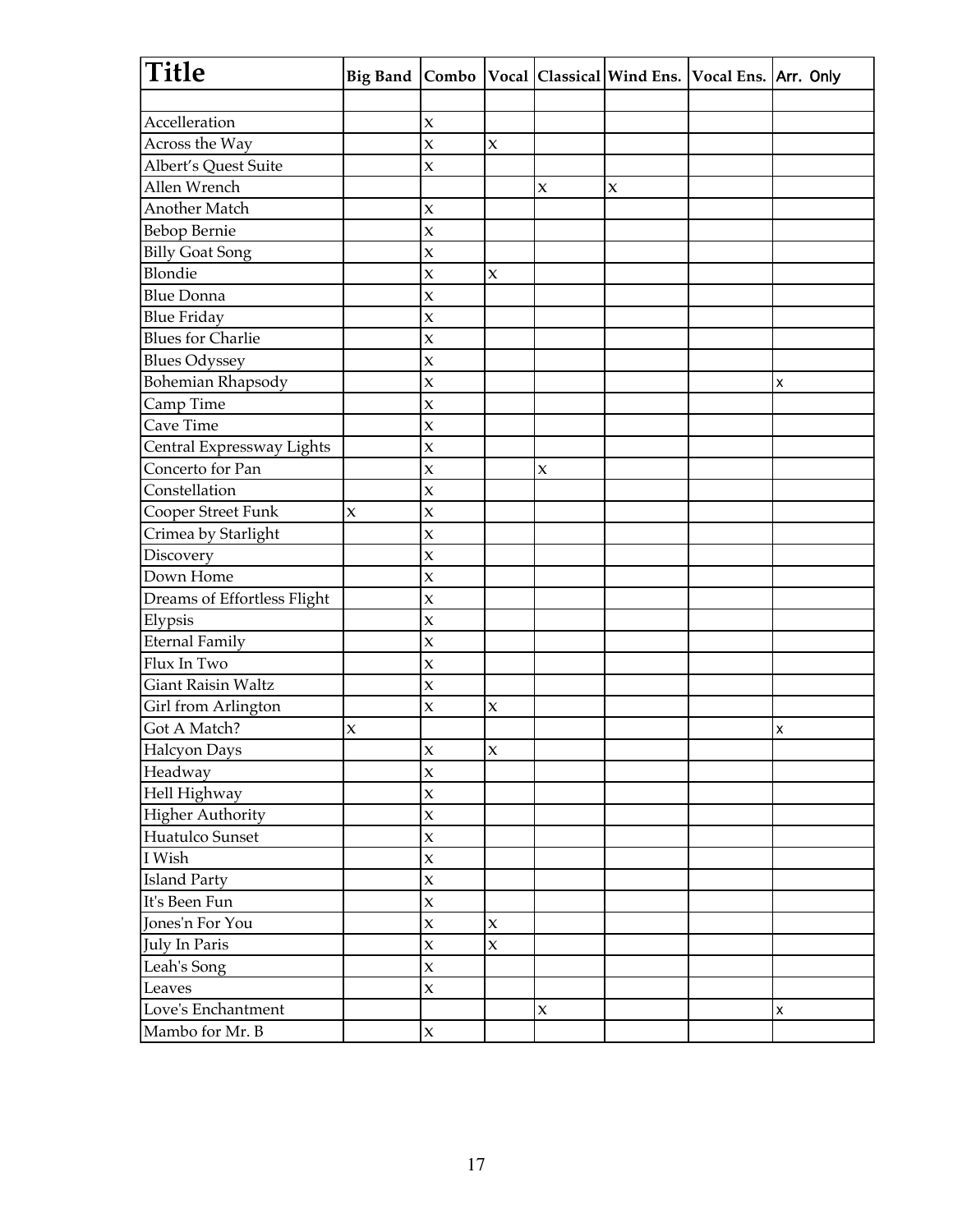| Title (cont.)                       | <b>Big Band</b>           |                           |                           |              | Combo Vocal Classical Wind Ens. Vocal Ens. Arr. Only |             |   |
|-------------------------------------|---------------------------|---------------------------|---------------------------|--------------|------------------------------------------------------|-------------|---|
| McCoy                               |                           | X                         |                           |              |                                                      |             |   |
| Meet Me at the Zen Den              |                           | $\mathbf x$               |                           |              |                                                      |             |   |
| Melankholia                         |                           | $\mathsf X$               |                           |              |                                                      |             |   |
| Mister Sunshine                     |                           | $\boldsymbol{\mathsf{x}}$ | $\mathbf x$               |              |                                                      | X           |   |
| Montreux Sunset                     | $\mathbf x$               | $\mathsf X$               |                           |              | $\boldsymbol{\mathsf{x}}$                            |             |   |
| Movin' On                           |                           | $\boldsymbol{\mathsf{x}}$ |                           |              |                                                      |             |   |
| <b>New Dreams</b>                   |                           | $\boldsymbol{\mathsf{X}}$ | $\mathsf X$               |              |                                                      | X           |   |
| New Shoes                           |                           | $\mathsf X$               |                           |              |                                                      |             |   |
| One For Bruce                       |                           | $\mathsf X$               |                           |              |                                                      |             |   |
| One Thousand Spheros                |                           |                           |                           |              |                                                      |             |   |
| Orange Bossa                        |                           | $\mathsf X$               |                           |              |                                                      |             |   |
| Other Life                          |                           | $\mathsf X$               |                           |              |                                                      |             |   |
| Pensive Vampire                     |                           | $\boldsymbol{\mathsf{x}}$ |                           |              |                                                      |             |   |
| Planathemise                        |                           | $\boldsymbol{\mathsf{X}}$ |                           |              |                                                      |             |   |
| Pumpkin Patch                       |                           | $\boldsymbol{\mathsf{X}}$ |                           |              |                                                      |             |   |
| Rainbows                            |                           | $\mathsf X$               | $\mathbf x$               |              |                                                      |             |   |
| <b>Red Sun Rising</b>               |                           | $\mathsf X$               |                           |              |                                                      |             |   |
| Reminiscin'                         |                           | $\boldsymbol{\mathsf{X}}$ |                           |              |                                                      |             | X |
| Rhythmanolo                         |                           | $\mathbf{\hat{x}}$        |                           |              |                                                      |             |   |
| Rockin' Chair                       |                           | $\mathsf X$               | $\mathbf x$               |              |                                                      |             |   |
| Romance Oblivion                    |                           | $\boldsymbol{\mathsf{X}}$ |                           |              |                                                      |             |   |
| Salsa Dreams                        | $\pmb{\chi}$              |                           |                           |              |                                                      |             |   |
| Saturn: An Extraterrestrial Fantasy |                           | $\boldsymbol{\mathsf{x}}$ |                           |              |                                                      |             |   |
| Seascapes                           |                           | $\mathbf{\hat{x}}$        |                           |              |                                                      |             |   |
| Shades of Tommy Suite               |                           |                           |                           | $\pmb{\chi}$ |                                                      |             |   |
| Short Flight On A Fast Broom        |                           | $\mathsf X$               |                           |              |                                                      |             |   |
| Short Strand                        |                           | $\boldsymbol{\mathsf{x}}$ |                           |              |                                                      |             |   |
| Sierra Nevada                       | $\mathbf x$               | $\mathsf X$               |                           |              |                                                      |             |   |
| Skydiver                            |                           | $\boldsymbol{\mathsf{x}}$ |                           |              |                                                      |             |   |
| Solo Amantes                        |                           | $\mathsf X$               | $\boldsymbol{\mathsf{X}}$ |              |                                                      |             |   |
| Strange Calm                        |                           | $\boldsymbol{\mathsf{x}}$ | $\pmb{\chi}$              |              |                                                      |             |   |
| Strides                             |                           | $\mathbf x$               |                           |              |                                                      |             |   |
| Suite For Cello                     |                           |                           |                           | $\mathbf x$  |                                                      |             |   |
| <b>Swing Dreams</b>                 |                           | $\mathbf x$               |                           |              |                                                      |             |   |
| Texas Fairwell Waltz                |                           | $\mathbf{x}$              |                           |              |                                                      |             |   |
| That Christmas Feeling              |                           | $\boldsymbol{\chi}$       | $\mathbf x$               |              |                                                      |             |   |
| That Thing On Four                  | $\boldsymbol{\mathsf{X}}$ | $\mathbf x$               |                           |              |                                                      |             |   |
| The Things I Wish You Were          |                           | $\mathsf X$               |                           |              |                                                      |             |   |
| Thought Experiments                 |                           | $\mathbf x$               |                           |              |                                                      |             |   |
| Time To Be A Friend                 | $\mathbf x$               | $\mathbf{x}$              | $\mathbf x$               |              |                                                      | $\mathbf x$ |   |
| To Bring Them Back                  |                           | $\mathbf x$               |                           |              |                                                      |             |   |
| Trio for Flute, Piano, and Harp     |                           |                           |                           | $\mathbf x$  |                                                      |             |   |
| Up Jumped Freddie                   |                           | $\boldsymbol{\mathsf{x}}$ |                           |              |                                                      |             |   |
| Voyage                              |                           | $\boldsymbol{\chi}$       |                           |              |                                                      |             |   |
| Voyager's Dream                     | $\boldsymbol{\mathsf{X}}$ | $\mathbf x$               |                           |              |                                                      |             |   |
| Weekend at Yale                     |                           | $\mathbf x$               |                           |              |                                                      |             |   |
| Yearning                            |                           | $\mathbf x$               |                           |              |                                                      |             |   |
| Yesterdays                          |                           | $\mathbf x$               | $\mathbf x$               |              |                                                      |             |   |